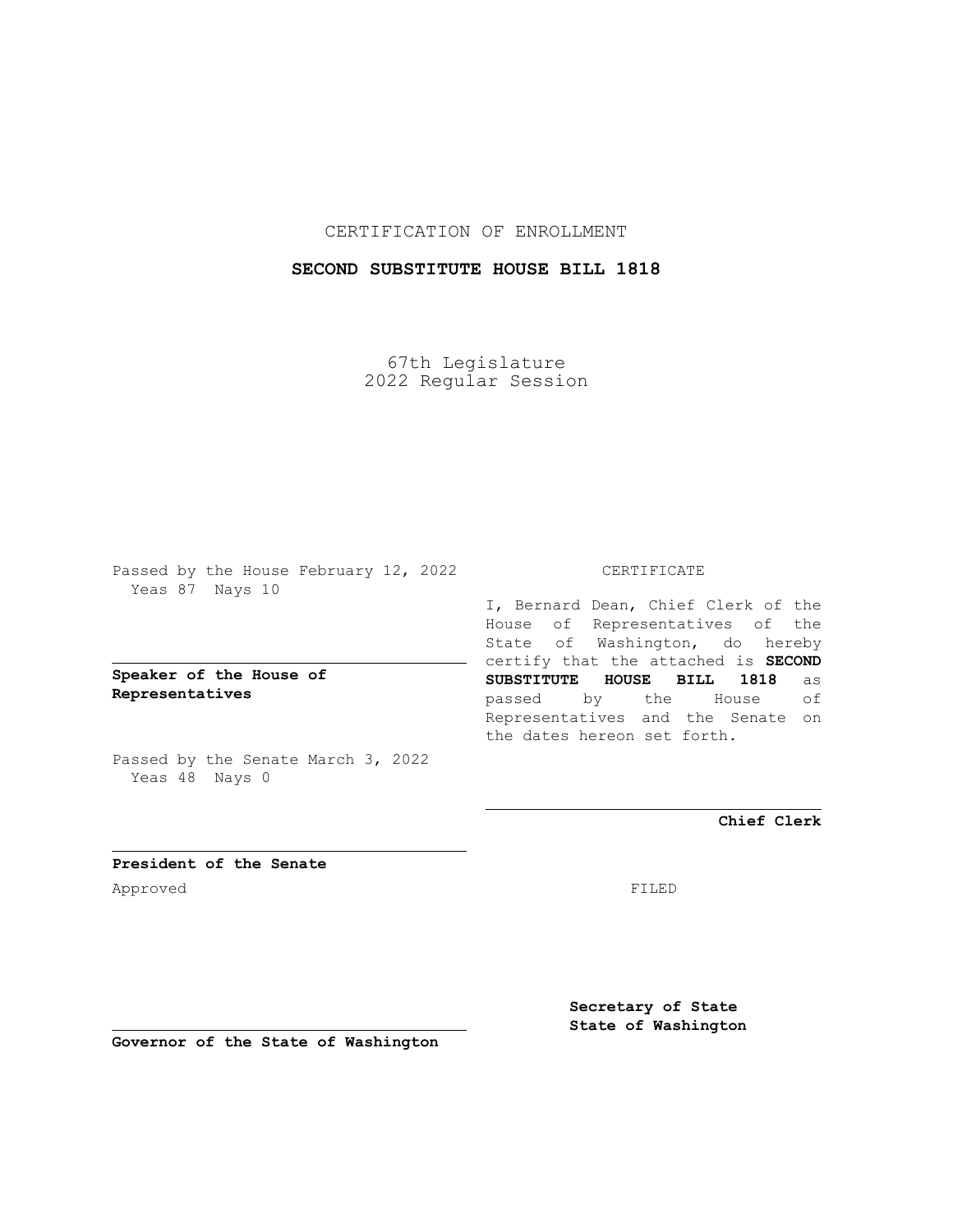## **SECOND SUBSTITUTE HOUSE BILL 1818**

Passed Legislature - 2022 Regular Session

**State of Washington 67th Legislature 2022 Regular Session**

**By** House Appropriations (originally sponsored by Representatives Simmons, Caldier, Davis, Macri, Peterson, Santos, Wylie, and Ormsby)

READ FIRST TIME 02/07/22.

 AN ACT Relating to promoting successful reentry and rehabilitation of persons convicted of criminal offenses; amending RCW 9.94A.729, 72.02.100, 9.94A.74504, 9.94A.760, 9.95.214, 9.94A.703, 9.94A.703, 9.94A.704, 9.94B.050, 9.95.204, and 36.18.016; creating new sections; repealing RCW 9.94A.780, 72.04A.120, and 72.11.040; providing effective dates; and providing an expiration 7 date.

BE IT ENACTED BY THE LEGISLATURE OF THE STATE OF WASHINGTON:

 **Sec. 1.** RCW 9.94A.729 and 2020 c 330 s 2 are each amended to 10 read as follows:

 (1)(a) The term of the sentence of an offender committed to a correctional facility operated by the department may be reduced by earned release time in accordance with procedures that shall be developed and adopted by the correctional agency having jurisdiction in which the offender is confined. The earned release time shall be for good behavior and good performance, as determined by the correctional agency having jurisdiction. The correctional agency shall not credit the offender with earned release credits in advance 19 of the offender actually earning the credits.

 (b) Any program established pursuant to this section shall allow an offender to earn early release credits for presentence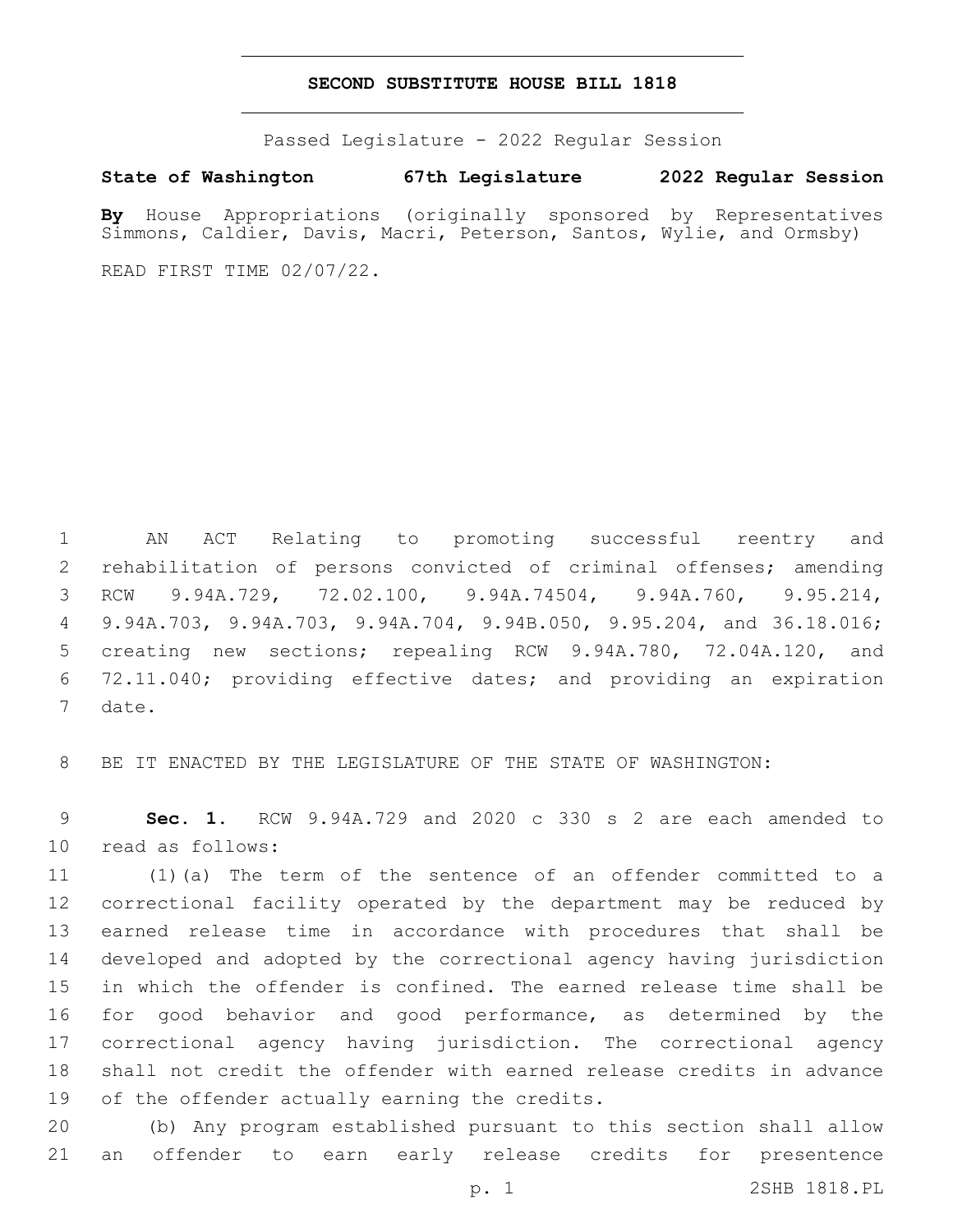incarceration. If an offender is transferred from a county jail to the department, the administrator of a county jail facility shall certify to the department the amount of time spent in custody at the facility and the number of days of early release credits lost or not earned. The department may approve a jail certification from a correctional agency that calculates early release time based on the actual amount of confinement time served by the offender before sentencing when an erroneous calculation of confinement time served by the offender before sentencing appears on the judgment and sentence. The department must adjust an offender's rate of early release listed on the jail certification to be consistent with the rate applicable to offenders in the department's facilities. However, the department is not authorized to adjust the number of presentence early release days that the jail has certified as lost or not earned.

 (2)(a) An offender who has been convicted of a felony committed after July 23, 1995, that involves any applicable deadly weapon enhancements under RCW 9.94A.533 (3) or (4), or both, shall not receive any good time credits or earned release time for that portion of his or her sentence that results from any deadly weapon 20 enhancements.

 (b) An offender whose sentence includes any impaired driving enhancements under RCW 9.94A.533(7), minor child enhancements under RCW 9.94A.533(13), or both, shall not receive any good time credits or earned release time for any portion of his or her sentence that 25 results from those enhancements.

(3) An offender may earn early release time as follows:

 (a) In the case of an offender sentenced pursuant to RCW 10.95.030(3) or 10.95.035, the offender may not receive any earned early release time during the minimum term of confinement imposed by the court; for any remaining portion of the sentence served by the 31 offender, the aggregate earned release time may not exceed ( $(\text{ten})$ ) 10 32 percent of the sentence.

 (b) In the case of an offender convicted of a serious violent offense, or a sex offense that is a class A felony, committed on or after July 1, 1990, and before July 1, 2003, the aggregate earned 36 release time may not exceed ( $(f\text{ifteen})$ ) 15 percent of the sentence.

 (c) In the case of an offender convicted of a serious violent offense, or a sex offense that is a class A felony, committed on or after July 1, 2003, the aggregate earned release time may not exceed 40 ((ten)) 10 percent of the sentence.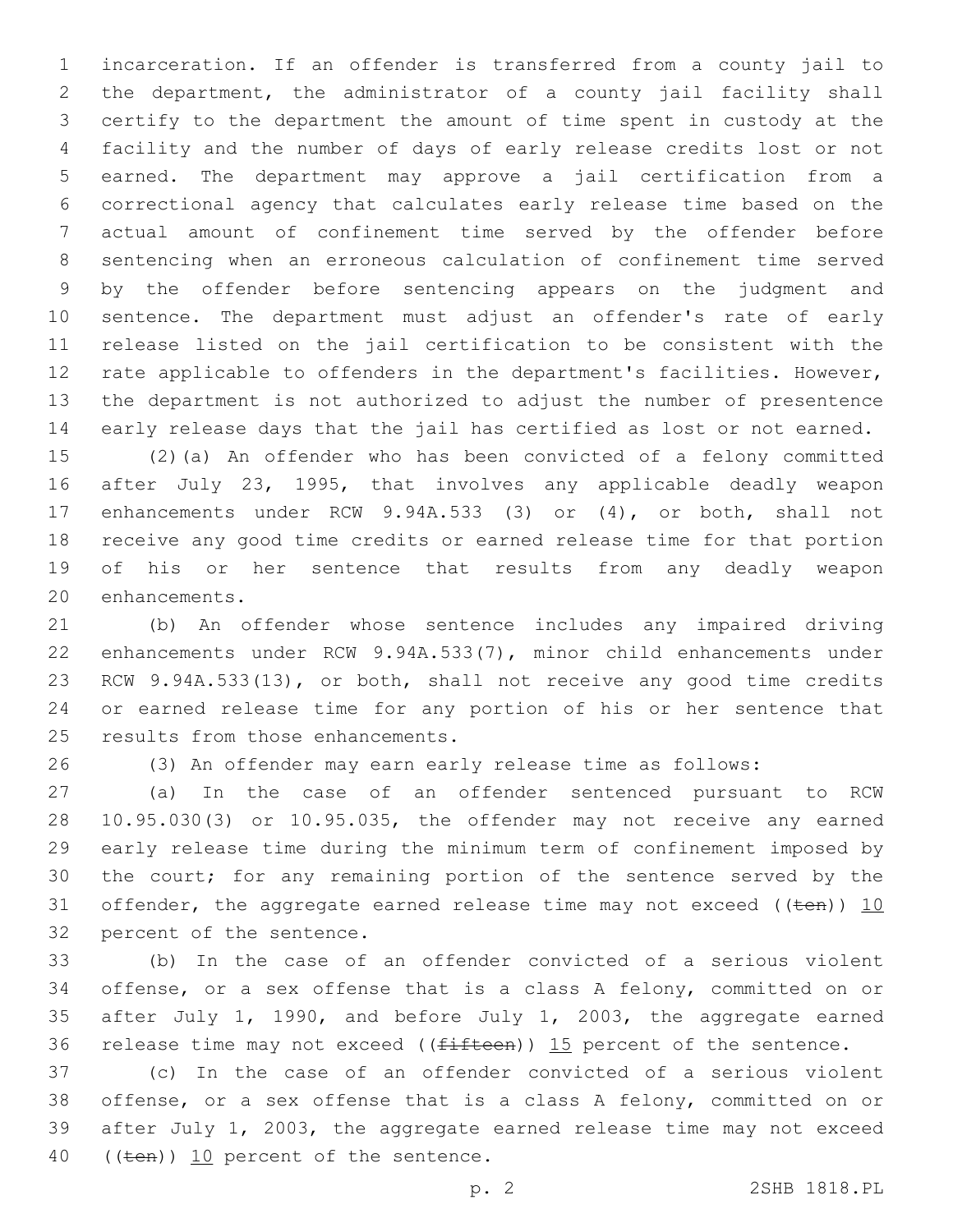1 (d) An offender is qualified to earn up to (( $f$ ifty)) 50 percent 2 of aggregate earned release time if he or she: (i) Is not classified as an offender who is at a high risk to reoffend as provided in subsection (4) of this section; (ii) Is not confined pursuant to a sentence for: (A) A sex offense;6 7 (B) A violent offense; (C) A crime against persons as defined in RCW 9.94A.411; (D) A felony that is domestic violence as defined in RCW 10.99.020; (E) A violation of RCW 9A.52.025 (residential burglary); (F) A violation of, or an attempt, solicitation, or conspiracy to violate, RCW 69.50.401 by manufacture or delivery or possession with 14 intent to deliver methamphetamine; or (G) A violation of, or an attempt, solicitation, or conspiracy to violate, RCW 69.50.406 (delivery of a controlled substance to a 17 minor); (iii) Has no prior conviction for the offenses listed in (d)(ii) 19 of this subsection; (iv) Participates in programming or activities as directed by the offender's individual reentry plan as provided under RCW 72.09.270 to the extent that such programming or activities are made available by 23 the department; and (v) Has not committed a new felony after July 22, 2007, while 25 under community custody. (e) In no other case shall the aggregate earned release time 27 exceed one-third of the total sentence. (4) The department shall perform a risk assessment of each offender who may qualify for earned early release under subsection (3)(d) of this section utilizing the risk assessment tool recommended by the Washington state institute for public policy. Subsection (3)(d) of this section does not apply to offenders convicted after 33 July 1, 2010. (5)(a) A person who is eligible for earned early release as provided in this section and who will be supervised by the department pursuant to RCW 9.94A.501 or 9.94A.5011, shall be transferred to 37 community custody in lieu of earned release time; (b) The department shall, as a part of its program for release to the community in lieu of earned release, require the offender to propose a release plan that includes an approved residence and living p. 3 2SHB 1818.PL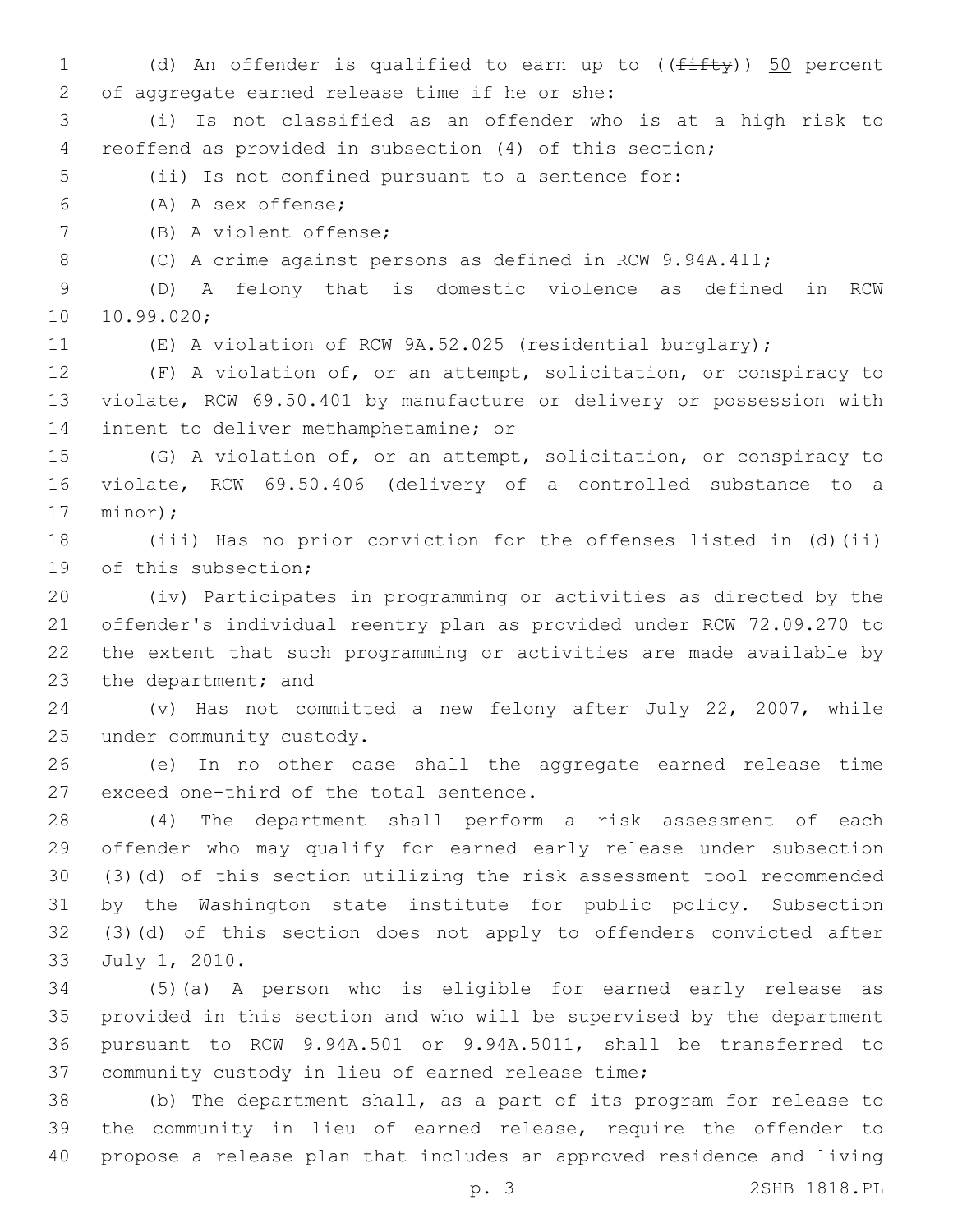arrangement. All offenders with community custody terms eligible for release to community custody in lieu of earned release shall provide an approved residence and living arrangement prior to release to the community;4

 (c) The department may deny transfer to community custody in lieu of earned release time if the department determines an offender's release plan, including proposed residence location and living arrangements, may violate the conditions of the sentence or conditions of supervision, place the offender at risk to violate the conditions of the sentence, place the offender at risk to reoffend, or present a risk to victim safety or community safety. The department's authority under this section is independent of any court-ordered condition of sentence or statutory provision regarding 14 conditions for community custody;

 (d) If the department is unable to approve the offender's release plan, the department may do one or more of the following:

 (i) Transfer an offender to partial confinement in lieu of earned early release for a period not to exceed three months. The three months in partial confinement is in addition to that portion of the offender's term of confinement that may be served in partial 21 confinement as provided in RCW  $9.94A.728(1)(e)$ ;

 (ii) Provide rental vouchers to the offender for a period not to 23 exceed (( $t$ hree))  $six$  months if rental assistance will result in an 24 approved release plan.

 A voucher must be provided in conjunction with additional transition support programming or services that enable an offender to participate in services including, but not limited to, substance abuse treatment, mental health treatment, sex offender treatment, educational programming, or employment programming;

 (e) The department shall maintain a list of housing providers that meets the requirements of RCW 72.09.285. If more than two voucher recipients will be residing per dwelling unit, as defined in RCW 59.18.030, rental vouchers for those recipients may only be paid 34 to a housing provider on the department's list;

 (f) For each offender who is the recipient of a rental voucher, the department shall gather data as recommended by the Washington state institute for public policy in order to best demonstrate whether rental vouchers are effective in reducing recidivism.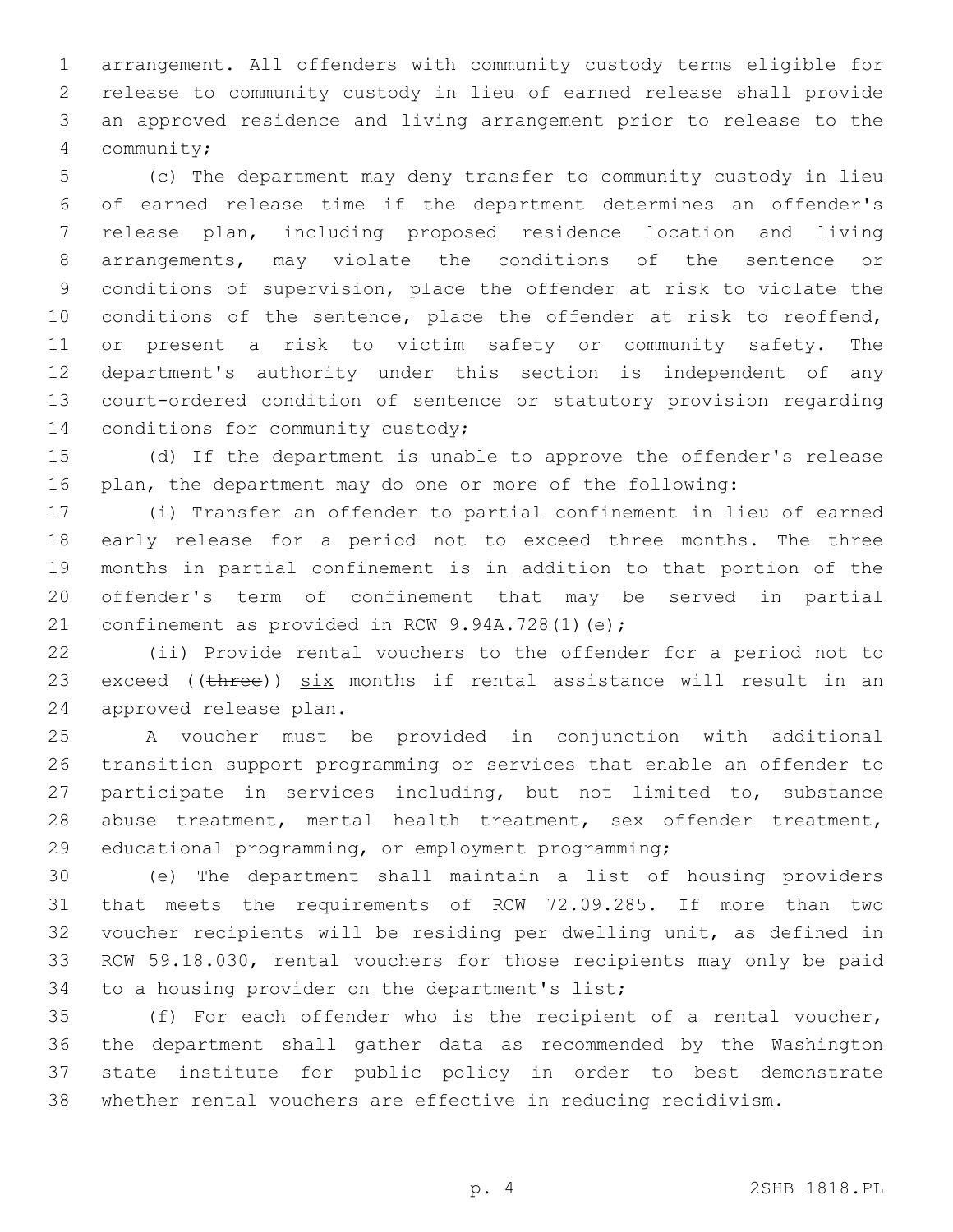(6) An offender serving a term of confinement imposed under RCW 9.94A.670(5)(a) is not eligible for earned release credits under this 3 section.

 **Sec. 2.** RCW 72.02.100 and 2017 c 214 s 1 are each amended to 5 read as follows:

 (1) Any person serving a sentence for a term of confinement in a state correctional facility for convicted felons, pursuant to court commitment, who is thereafter released upon an order of parole of the indeterminate sentence review board, or who is discharged from custody upon expiration of sentence, or who is ordered discharged from custody by a court of appropriate jurisdiction, shall be entitled to retain his or her earnings from labor or employment while in confinement and shall be supplied by the superintendent of the state correctional facility with suitable and presentable clothing, 15 the sum of ((forty dollars)) \$40 for subsistence, and transportation by the least expensive method of public transportation not to exceed 17 the cost of ((one hundred dollars)) \$100 to his or her place of residence or the place designated in his or her parole plan, or to the place from which committed if such person is being discharged on expiration of sentence, or discharged from custody by a court of 21 appropriate jurisdiction: PROVIDED, That up to  $((sixty))$  60 additional dollars may be made available to the parolee for necessary personal and living expenses upon application to and approval by such person's community corrections officer. If in the opinion of the superintendent suitable arrangements have been made to provide the person to be released with suitable clothing and/or the expenses of 27 transportation, the superintendent may consent to such arrangement. If the superintendent has reasonable cause to believe that the person to be released has ample funds, with the exception of earnings from labor or employment while in confinement, to assume the expenses of clothing, transportation, or the expenses for which payments made pursuant to this section or RCW 72.02.110 or any one or more of such expenses, the person released shall be required to assume such 34 expenses.

35 (2) ((Within existing resources, the)) (a) The department of corrections may provide temporary housing assistance for a person 37 being released from ((the Washington corrections center for women or mission creek corrections center for women)) any state correctional 39 facility through the use of rental vouchers, for a period not to

p. 5 2SHB 1818.PL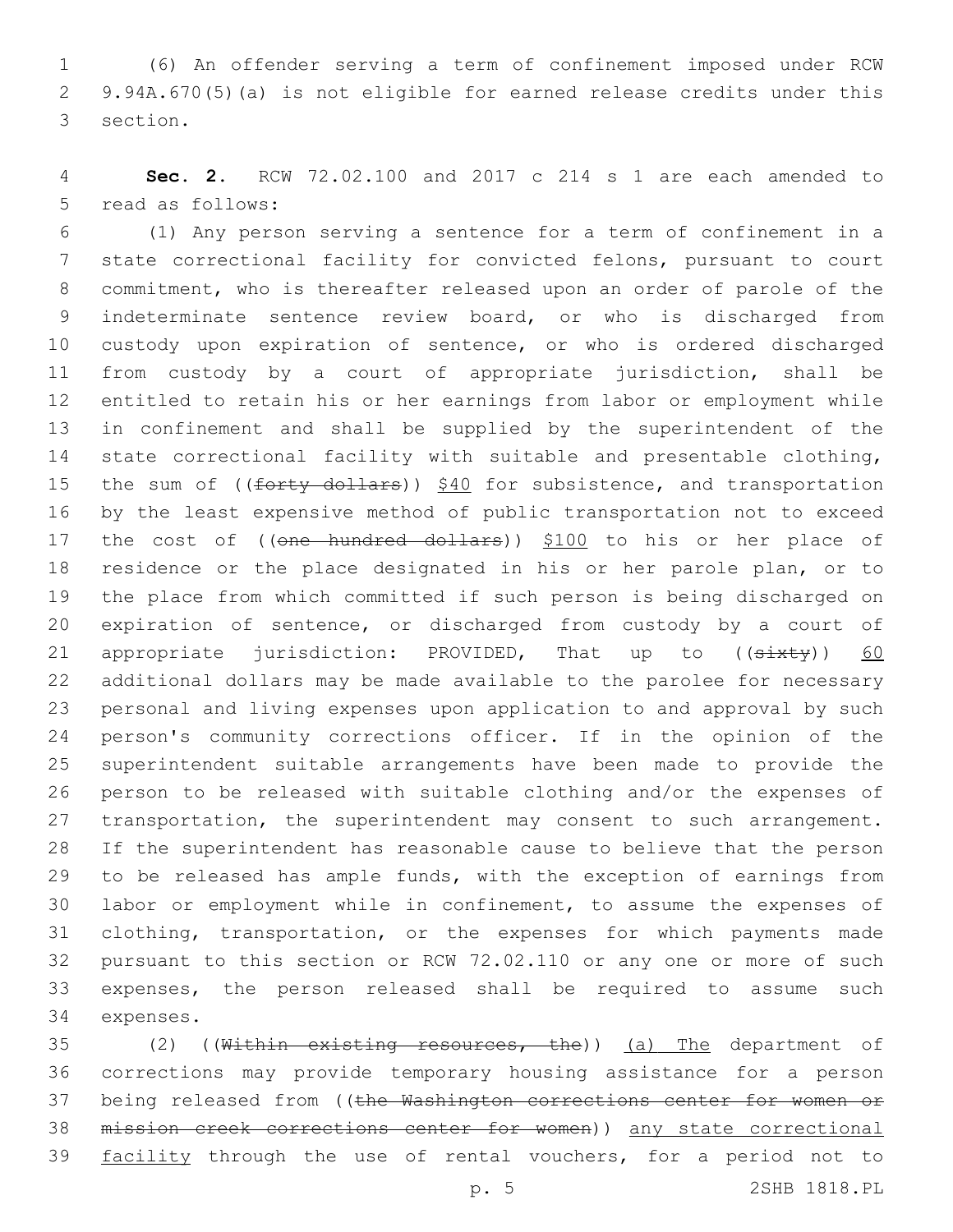1 exceed ((three)) six months, if the department finds that such 2 assistance will support the person's release into the community by preventing housing instability or homelessness. The department's authority to provide vouchers under this section is independent of 5 its authority under RCW 9.94A.729; however, a person may not receive a combined total of rental vouchers in excess of six months for each release from a state correctional facility.

 (b) The department shall establish policies for prioritizing funds available for housing vouchers under this section for persons 10 at risk of releasing homeless or becoming homeless without assistance 11 while taking into account risk to reoffend.

 **Sec. 3.** RCW 9.94A.74504 and 2011 1st sp.s. c 40 s 14 are each 13 amended to read as follows:

 (1) The department may supervise nonfelony offenders transferred to Washington pursuant to RCW 9.94A.745, the interstate compact for adult offender supervision, and shall supervise these offenders 17 according to the provisions of this chapter.

 (2) The department shall process applications for interstate transfer of felony and nonfelony offenders requesting transfer of supervision out-of-state pursuant to RCW 9.94A.745, the interstate 21 compact for adult offender supervision  $\left(\frac{1}{t}\right)$  and may charge offenders a reasonable fee for processing the application.

23  $(3)$  The department shall adopt a rule prescribing the amount of 24 the interstate transfer application fee)).

 **Sec. 4.** RCW 9.94A.760 and 2018 c 269 s 14 are each amended to 26 read as follows:

 (1) Whenever a person is convicted in superior court, the court may order the payment of a legal financial obligation as part of the sentence. The court may not order an offender to pay costs as described in RCW 10.01.160 if the court finds that the offender at the time of sentencing is indigent as defined in RCW 10.101.010(3) (a) through (c). An offender being indigent as defined in RCW 10.101.010(3) (a) through (c) is not grounds for failing to impose restitution or the crime victim penalty assessment under RCW 7.68.035. The court must on either the judgment and sentence or on a subsequent order to pay, designate the total amount of a legal financial obligation and segregate this amount among the separate assessments made for restitution, costs, fines, and other assessments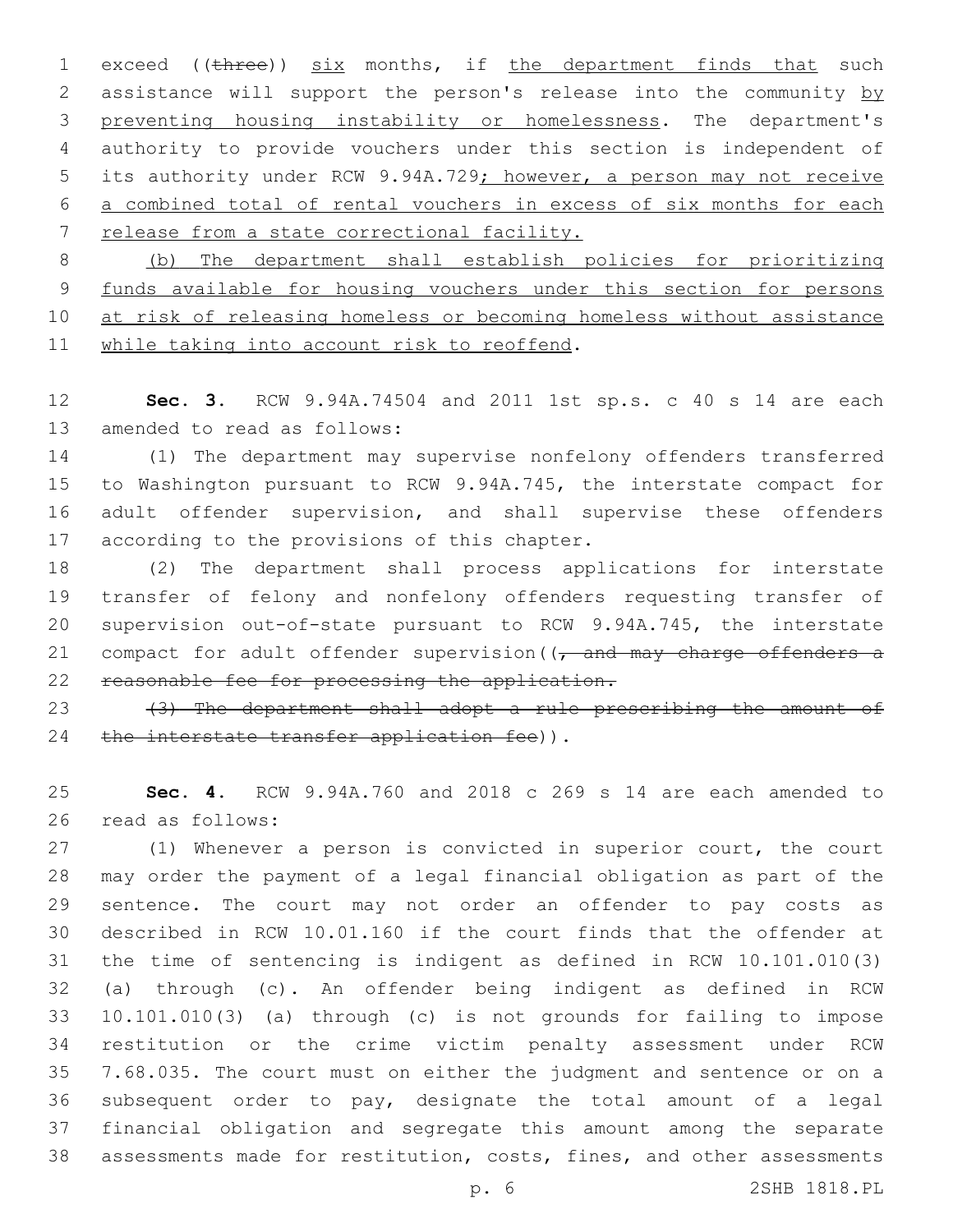required by law. On the same order, the court is also to set a sum that the offender is required to pay on a monthly basis towards satisfying the legal financial obligation. If the court fails to set the offender monthly payment amount, the department shall set the amount if the department has active supervision of the offender, 6 otherwise the county clerk shall set the amount.

 (2) Upon receipt of each payment made by or on behalf of an offender, the county clerk shall distribute the payment in the 9 following order of priority until satisfied:

 (a) First, proportionally to restitution to victims that have not 11 been fully compensated from other sources;

 (b) Second, proportionally to restitution to insurance or other sources with respect to a loss that has provided compensation to 14 victims;

(c) Third, proportionally to crime victims' assessments; and

16 (d) Fourth, proportionally to costs, fines, and other assessments 17 required by law.

 (3) If the court determines that the offender, at the time of sentencing, has the means to pay for the cost of incarceration, the court may require the offender to pay for the cost of incarceration. The court shall not order the offender to pay the cost of incarceration if the court finds that the offender at the time of sentencing is indigent as defined in RCW 10.101.010(3) (a) through (c). Costs of incarceration ordered by the court shall not exceed a 25 rate of ((fifty dollars)) \$50 per day of incarceration, if incarcerated in a prison, or the actual cost of incarceration per day 27 of incarceration, if incarcerated in a county jail. In no case may 28 the court require the offender to pay more than ((one hundred 29 dollars)) \$100 per day for the cost of incarceration. All funds recovered from offenders for the cost of incarceration in the county jail shall be remitted to the county and the costs of incarceration 32 in a prison shall be remitted to the department.

 (4) The court may add to the judgment and sentence or subsequent order to pay a statement that a notice of payroll deduction is to be issued immediately. If the court chooses not to order the immediate issuance of a notice of payroll deduction at sentencing, the court shall add to the judgment and sentence or subsequent order to pay a statement that a notice of payroll deduction may be issued or other income-withholding action may be taken, without further notice to the offender if a monthly court-ordered legal financial obligation

p. 7 2SHB 1818.PL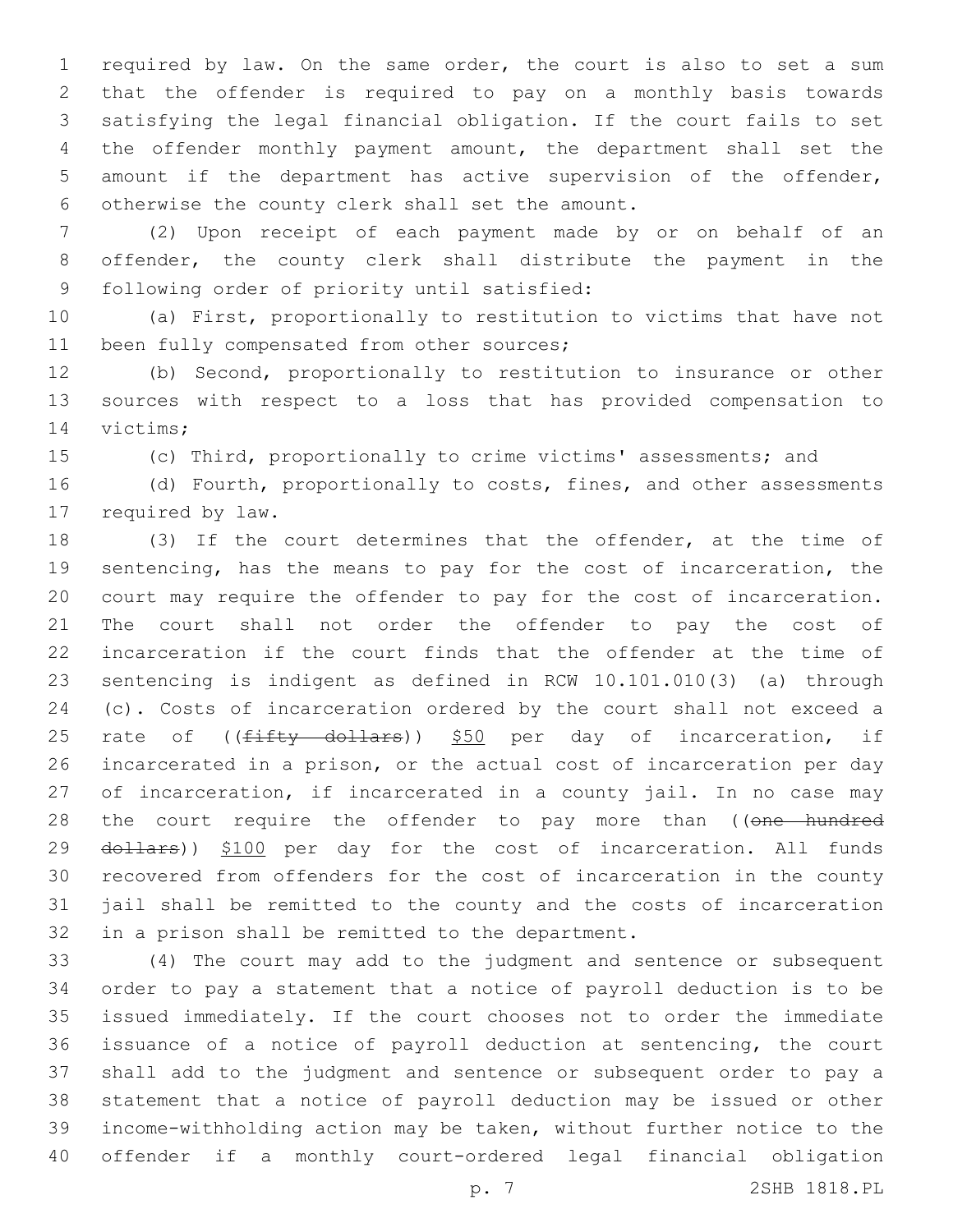payment is not paid when due, and an amount equal to or greater than 2 the amount payable for one month is owed.

 If a judgment and sentence or subsequent order to pay does not include the statement that a notice of payroll deduction may be issued or other income-withholding action may be taken if a monthly legal financial obligation payment is past due, the department or the county clerk may serve a notice on the offender stating such requirements and authorizations. Service shall be by personal service 9 or any form of mail requiring a return receipt.

 (5) Independent of the department or the county clerk, the party or entity to whom the legal financial obligation is owed shall have the authority to use any other remedies available to the party or entity to collect the legal financial obligation. These remedies include enforcement in the same manner as a judgment in a civil action by the party or entity to whom the legal financial obligation is owed. Restitution collected through civil enforcement must be paid through the registry of the court and must be distributed proportionately according to each victim's loss when there is more than one victim. The judgment and sentence shall identify the party 20 or entity to whom restitution is owed so that the state, party, or entity may enforce the judgment. If restitution is ordered pursuant to RCW 9.94A.750(6) or 9.94A.753(6) to a victim of rape of a child or a victim's child born from the rape, the Washington state child support registry shall be identified as the party to whom payments must be made. Restitution obligations arising from the rape of a child in the first, second, or third degree that result in the pregnancy of the victim may be enforced for the time periods provided under RCW 9.94A.750(6) and 9.94A.753(6). All other legal financial obligations for an offense committed prior to July 1, 2000, may be 30 enforced at any time during the  $((\text{ten}))$  10-year period following the 31 offender's release from total confinement or within  $((ten))$  10 years 32 of entry of the judgment and sentence, whichever period ends later. 33 Prior to the expiration of the initial (( $t$ en))  $10$ -year period, the 34 superior court may extend the criminal judgment an additional  $((\text{ten}))$  10 years for payment of legal financial obligations including crime victims' assessments. All other legal financial obligations for an offense committed on or after July 1, 2000, may be enforced at any time the offender remains under the court's jurisdiction. For an offense committed on or after July 1, 2000, the court shall retain 40 jurisdiction over the offender, for purposes of the offender's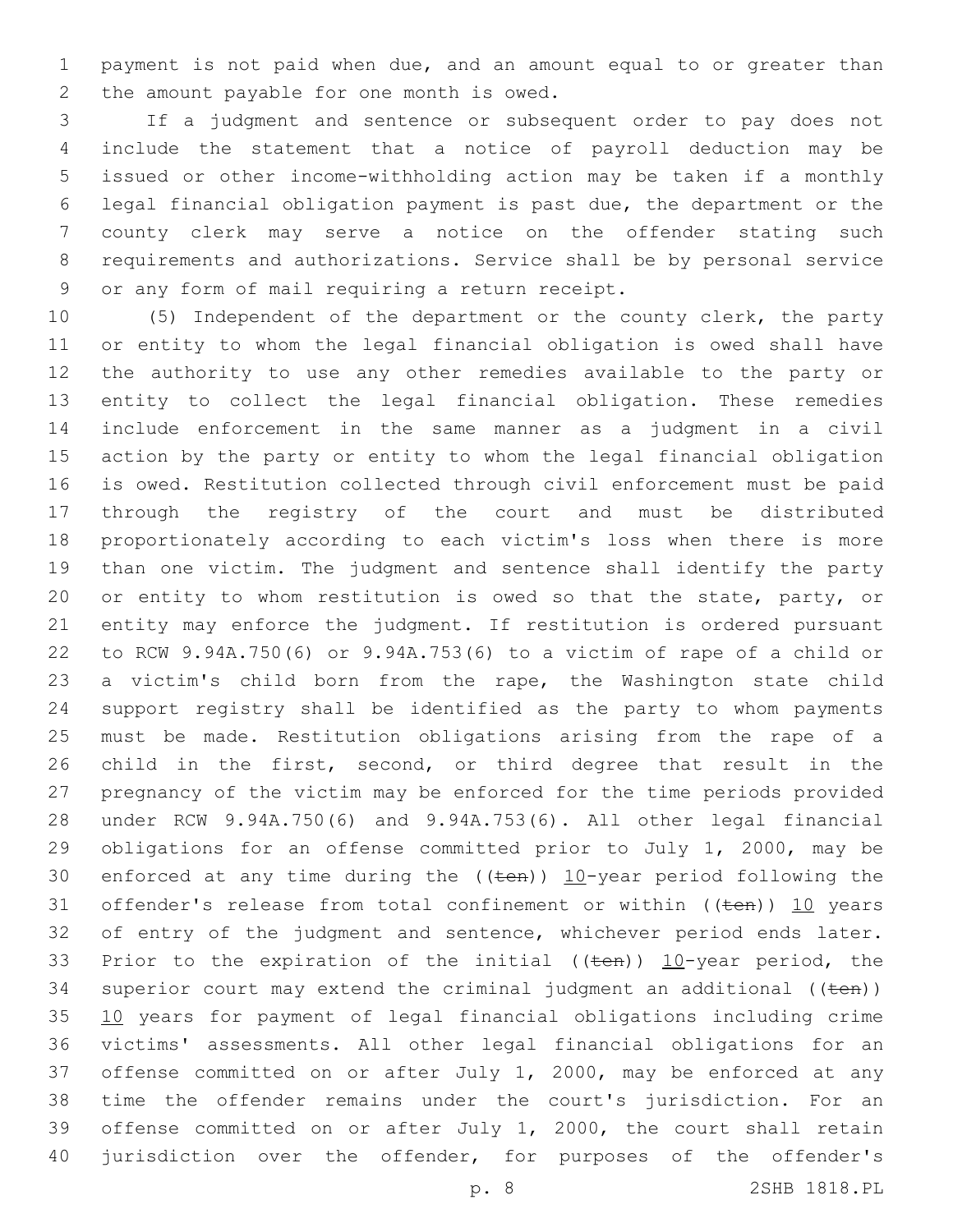compliance with payment of the legal financial obligations, until the obligation is completely satisfied, regardless of the statutory maximum for the crime. The department may only supervise the offender's compliance with payment of the legal financial obligations during any period in which the department is authorized to supervise the offender in the community under RCW 9.94A.728, 9.94A.501, or in which the offender is confined in a state correctional institution or a correctional facility pursuant to a transfer agreement with the department, and the department shall supervise the offender's compliance during any such period. The department is not responsible for supervision of the offender during any subsequent period of time the offender remains under the court's jurisdiction. The county clerk is authorized to collect unpaid legal financial obligations at any time the offender remains under the jurisdiction of the court for purposes of his or her legal financial obligations.

 (6) In order to assist the court in setting a monthly sum that the offender must pay during the period of supervision, the offender is required to report to the department for purposes of preparing a recommendation to the court. When reporting, the offender is required, under oath, to respond truthfully and honestly to all questions concerning present, past, and future earning capabilities and the location and nature of all property or financial assets. The offender is further required to bring all documents requested by the 24 department.

 (7) After completing the investigation, the department shall make a report to the court on the amount of the monthly payment that the offender should be required to make towards a satisfied legal 28 financial obligation.

 (8)(a) During the period of supervision, the department may make a recommendation to the court that the offender's monthly payment schedule be modified so as to reflect a change in financial circumstances. If the department sets the monthly payment amount, the department may modify the monthly payment amount without the matter being returned to the court. During the period of supervision, the department may require the offender to report to the department for the purposes of reviewing the appropriateness of the collection schedule for the legal financial obligation. During this reporting, the offender is required under oath to respond truthfully and honestly to all questions concerning earning capabilities and the location and nature of all property or financial assets. The offender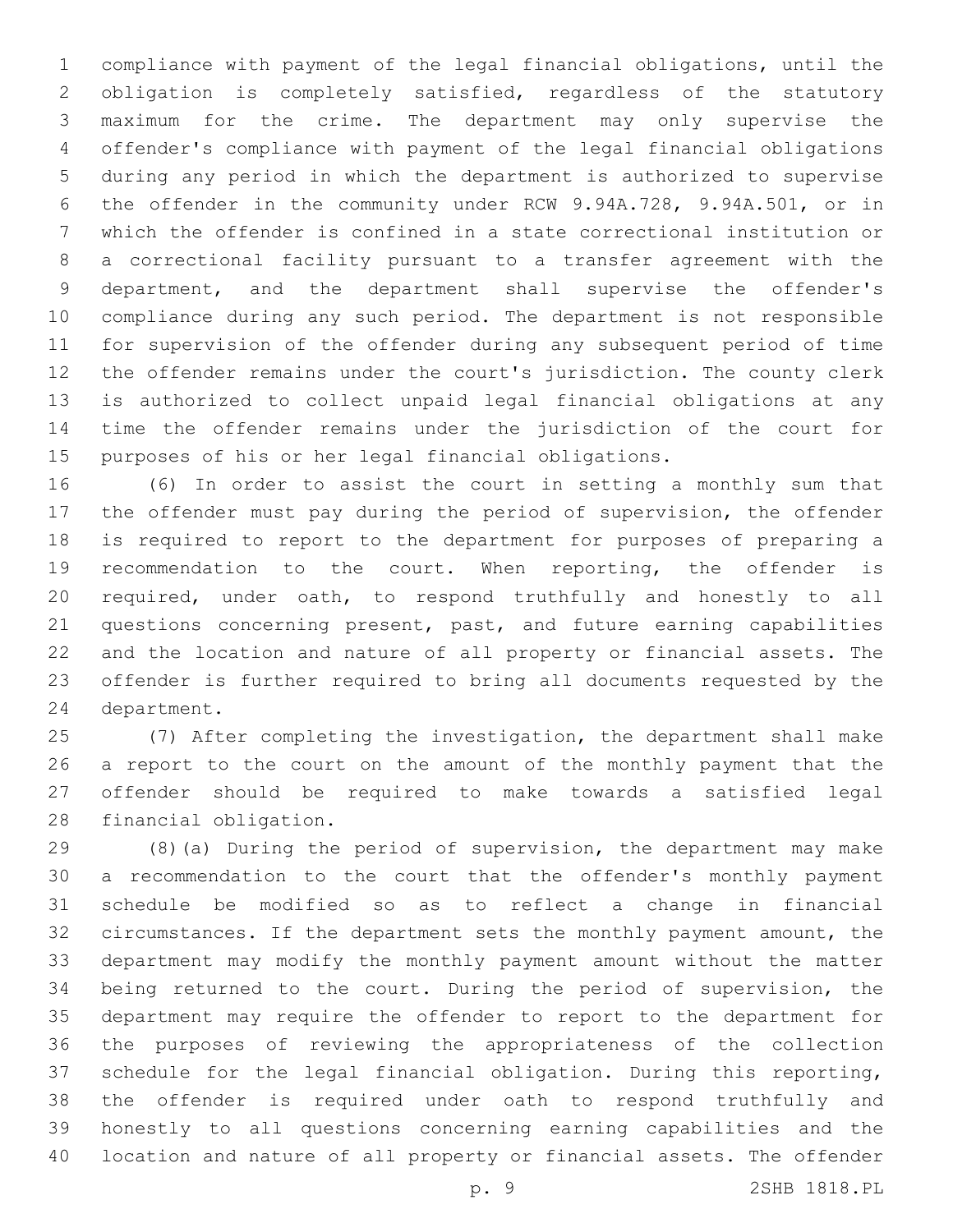shall bring all documents requested by the department in order to 2 prepare the collection schedule.

 (b) Subsequent to any period of supervision, or if the department is not authorized to supervise the offender in the community, the county clerk may make a recommendation to the court that the offender's monthly payment schedule be modified so as to reflect a change in financial circumstances. If the county clerk sets the monthly payment amount, or if the department set the monthly payment amount and the department has subsequently turned the collection of the legal financial obligation over to the county clerk, the clerk may modify the monthly payment amount without the matter being 12 returned to the court. During the period of repayment, the county clerk may require the offender to report to the clerk for the purpose of reviewing the appropriateness of the collection schedule for the legal financial obligation. During this reporting, the offender is required under oath to respond truthfully and honestly to all questions concerning earning capabilities and the location and nature of all property or financial assets. The offender shall bring all documents requested by the county clerk in order to prepare the 20 collection schedule.

 (9) After the judgment and sentence or payment order is entered, the department is authorized, for any period of supervision, to collect the legal financial obligation from the offender. Subsequent to any period of supervision or, if the department is not authorized 25 to supervise the offender in the community, the county clerk is authorized to collect unpaid legal financial obligations from the offender. Any amount collected by the department shall be remitted daily to the county clerk for the purpose of disbursements. The department and the county clerks are authorized, but not required, to accept credit cards as payment for a legal financial obligation, and any costs incurred related to accepting credit card payments shall be 32 the responsibility of the offender.

 (10) The department or any obligee of the legal financial obligation may seek a mandatory wage assignment for the purposes of obtaining satisfaction for the legal financial obligation pursuant to RCW 9.94A.7701. Any party obtaining a wage assignment shall notify the county clerk. The county clerks shall notify the department, or the administrative office of the courts, whichever is providing the 39 monthly billing for the offender.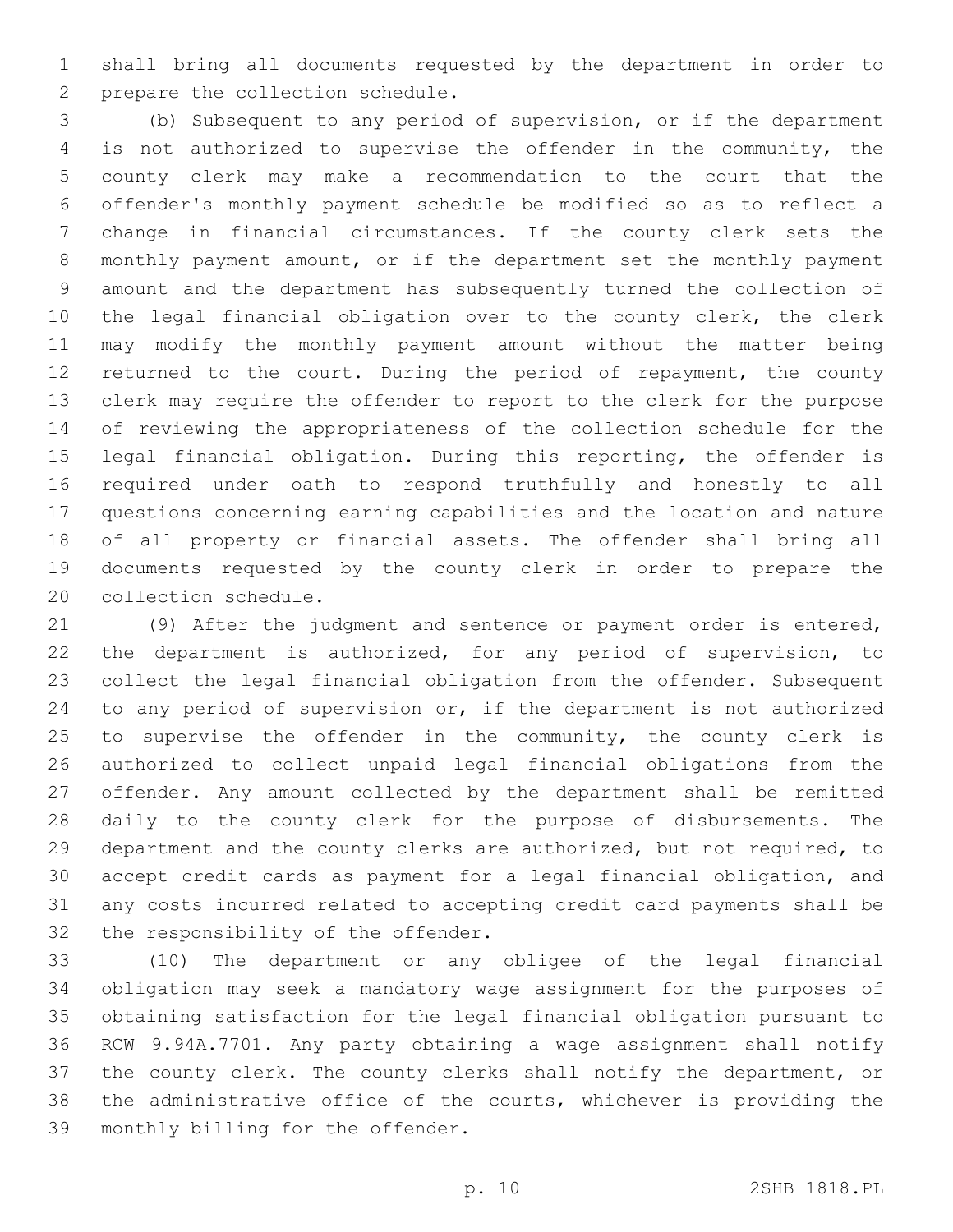(11) The requirement that the offender pay a monthly sum towards a legal financial obligation constitutes a condition or requirement of a sentence and the offender is subject to the penalties for noncompliance as provided in RCW 9.94B.040, 9.94A.737, or 9.94A.740. If the court determines that the offender is homeless or a person who is mentally ill, as defined in RCW 71.24.025, failure to pay a legal financial obligation is not willful noncompliance and shall not 8 subject the offender to penalties.

 (12)(a) The administrative office of the courts shall mail individualized periodic billings to the address known by the office for each offender with an unsatisfied legal financial obligation.

12 (b) The billing shall direct payments  $(1, -0)$  other than outstanding cost of supervision assessments under RCW 9.94A.780, parole 14 assessments under RCW 72.04A.120, and cost of probation assessments 15 under RCW  $9.95.214<sub>r</sub>$ )) to the county clerk(( $\frac{1}{r}$  and cost of supervision, 16 parole, or probation assessments to the department)).

 (c) The county clerk shall provide the administrative office of the courts with notice of payments by such offenders no less 19 frequently than weekly.

 (d) The county clerks, the administrative office of the courts, and the department shall maintain agreements to implement this 22 subsection.

 (13) The department shall arrange for the collection of unpaid legal financial obligations during any period of supervision in the community through the county clerk. The department shall either collect unpaid legal financial obligations or arrange for collections through another entity if the clerk does not assume responsibility or is unable to continue to assume responsibility for collection pursuant to subsection (5) of this section. The costs for collection 30 services shall be paid by the offender.

 (14) The county clerk may access the records of the employment security department for the purposes of verifying employment or income, seeking any assignment of wages, or performing other duties necessary to the collection of an offender's legal financial obligations.35

 (15) Nothing in this chapter makes the department, the state, the counties, or any state or county employees, agents, or other persons acting on their behalf liable under any circumstances for the payment of these legal financial obligations or for the acts of any offender who is no longer, or was not, subject to supervision by the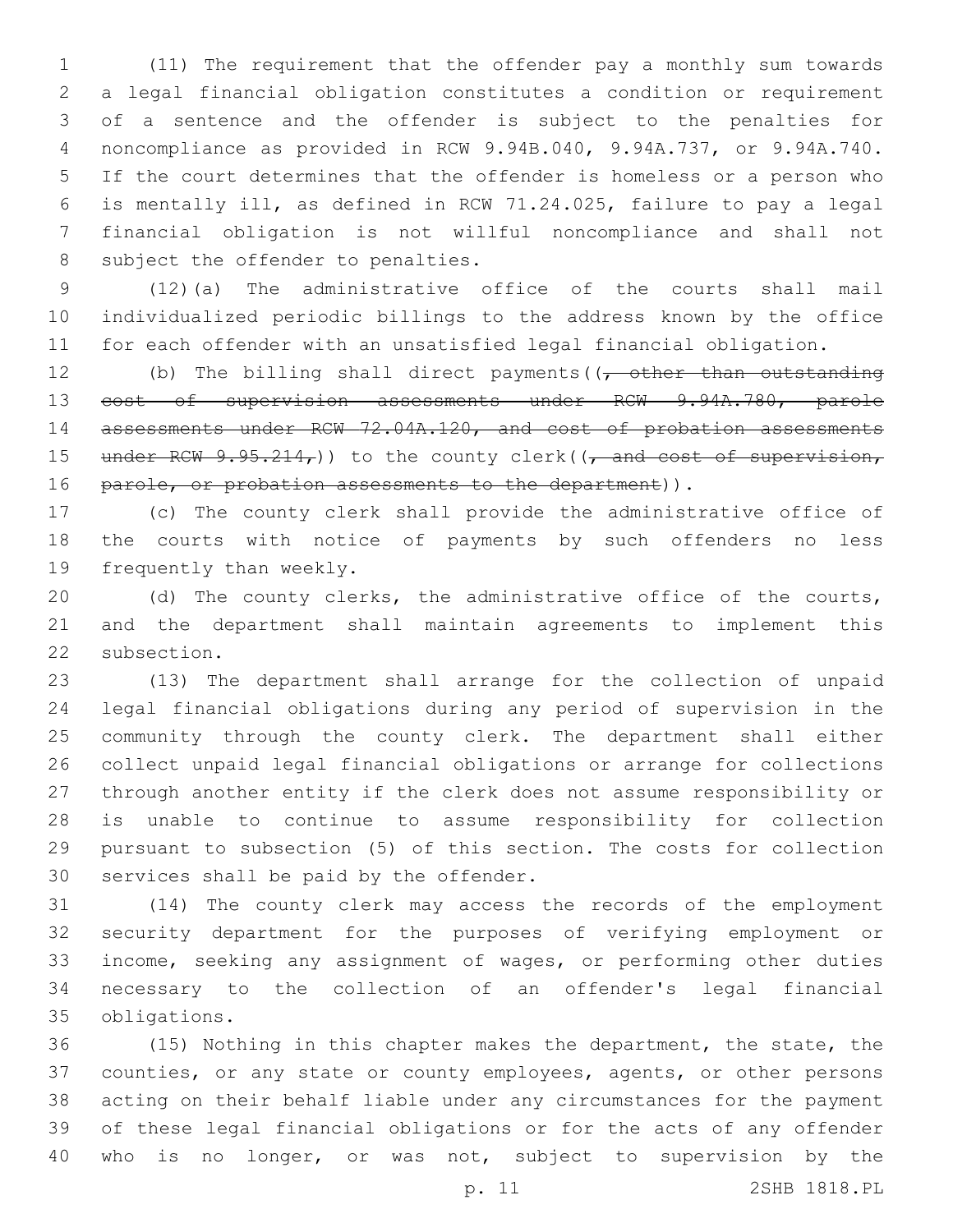department for a term of community custody, and who remains under the jurisdiction of the court for payment of legal financial obligations.

 **Sec. 5.** RCW 9.95.214 and 2011 1st sp.s. c 40 s 11 are each 4 amended to read as follows:

 Whenever a defendant convicted of a misdemeanor or gross misdemeanor is placed on probation under RCW 9.92.060 or 9.95.210, and the defendant is supervised by a county probation department, the county probation department may assess and collect from the defendant for the duration of the term of supervision a monthly assessment not 10 to exceed ((one hundred dollars)) \$100 per month. ((Whenever a defendant convicted of a misdemeanor or gross misdemeanor is placed 12 on probation under RCW 9.92.060 or 9.95.210, and the defendant is 13 supervised by the department of corrections, the department may 14 collect supervision intake fees pursuant to RCW 9.94A.780.)) This assessment shall be paid to the agency supervising the defendant and shall be applied, along with funds appropriated by the legislature, toward the payment or part payment of the cost of supervising the defendant. The county probation department shall suspend such assessment while the defendant is being supervised by another state pursuant to RCW 9.94A.745, the interstate compact for adult offender 21 supervision.

 NEW SECTION. **Sec. 6.** Subject to the availability of amounts appropriated for this specific purpose, the Washington state institute for public policy shall conduct an outcome evaluation and benefit-cost analysis of Washington's housing voucher program to account for the expansion of the program under RCW 9.94A.729 and 72.02.100. The analysis should take into account impacts on homelessness, recidivism, criminal justice costs, use of public services, and other factors determined to be appropriate by the institute. The department of corrections shall cooperate with the institute to facilitate access to data or other resources necessary to complete the analysis required under this section. The institute shall submit a final report to the governor and appropriate committees of the legislature by November 1, 2025.

 **Sec. 7.** RCW 9.94A.703 and 2018 c 201 s 9004 are each amended to 36 read as follows: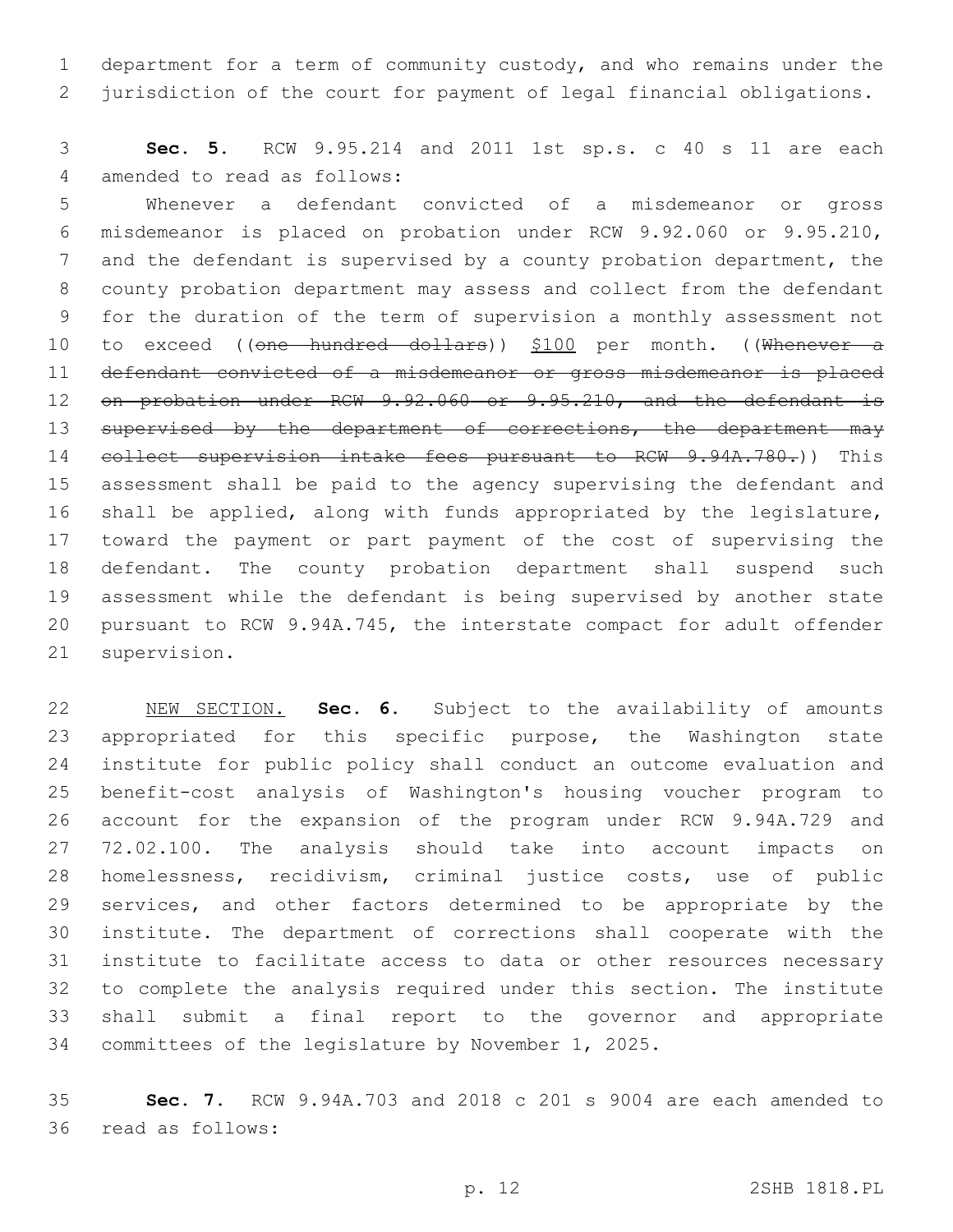1 When a court sentences a person to a term of community custody, 2 the court shall impose conditions of community custody as provided in 3 this section.

4 (1) **Mandatory conditions.** As part of any term of community 5 custody, the court shall:

6 (a) Require the offender to inform the department of court-7 ordered treatment upon request by the department;

8 (b) Require the offender to comply with any conditions imposed by 9 the department under RCW 9.94A.704;

 (c) If the offender was sentenced under RCW 9.94A.507 for an offense listed in RCW 9.94A.507(1)(a), and the victim of the offense 12 was under ((eighteen)) 18 years of age at the time of the offense, prohibit the offender from residing in a community protection zone;

 (d) If the offender was sentenced under RCW 9A.36.120, prohibit the offender from serving in any paid or volunteer capacity where he or she has control or supervision of minors under the age of 17 ((thirteen)) 13.

18 (2) **Waivable conditions.** Unless waived by the court, as part of 19 any term of community custody, the court shall order an offender to:

20 (a) Report to and be available for contact with the assigned 21 community corrections officer as directed;

22 (b) Work at department-approved education, employment, or 23 community restitution, or any combination thereof;

24 (c) Refrain from possessing or consuming controlled substances 25 except pursuant to lawfully issued prescriptions; and

26 (d) ((Pay supervision fees as determined by the department; and

27 (e))) Obtain prior approval of the department for the offender's 28 residence location and living arrangements.

29 (3) **Discretionary conditions.** As part of any term of community 30 custody, the court may order an offender to:

31 (a) Remain within, or outside of, a specified geographical 32 boundary;

33 (b) Refrain from direct or indirect contact with the victim of 34 the crime or a specified class of individuals;

35 (c) Participate in crime-related treatment or counseling 36 services;

 (d) Participate in rehabilitative programs or otherwise perform affirmative conduct reasonably related to the circumstances of the offense, the offender's risk of reoffending, or the safety of the 40 community;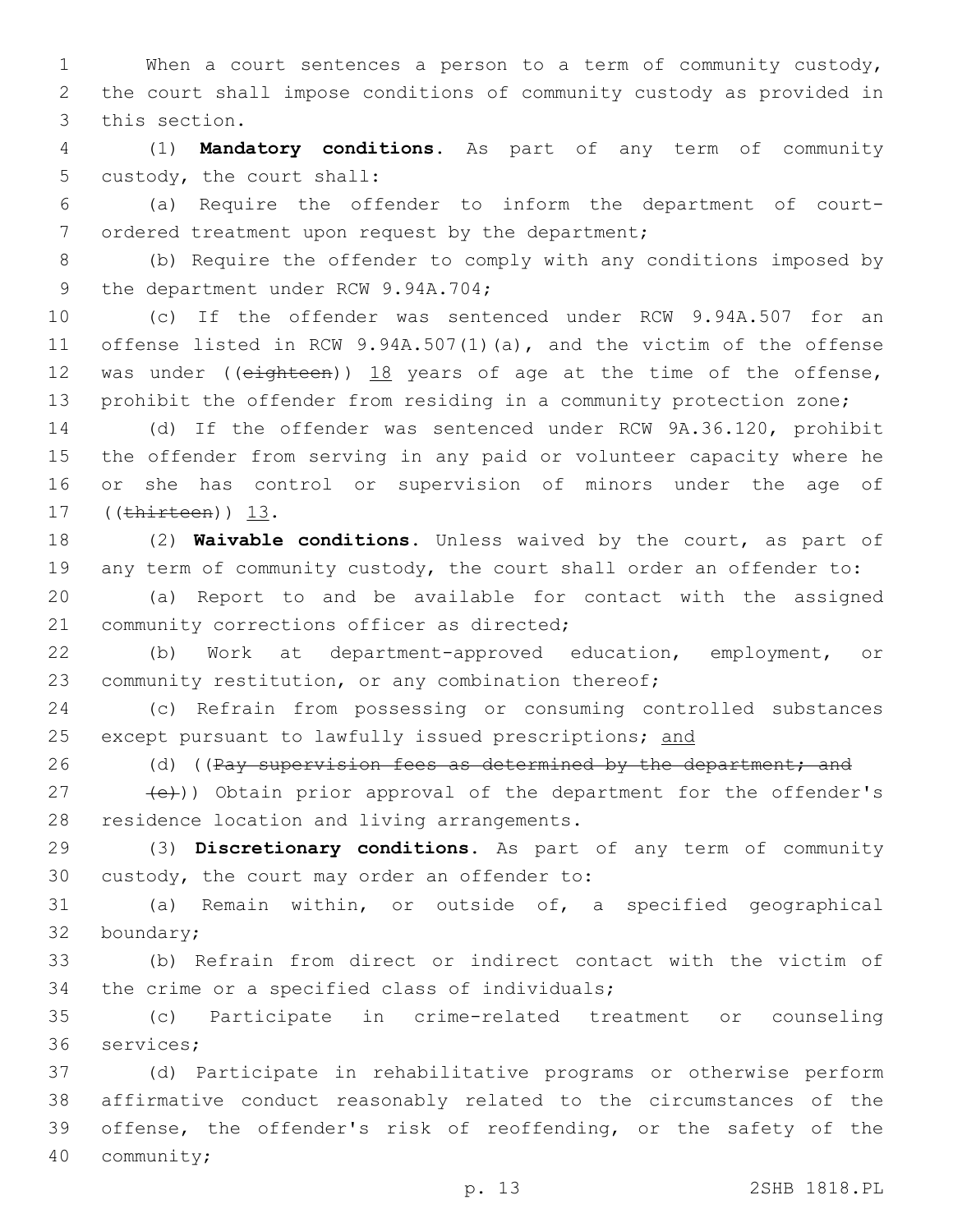- (e) Refrain from possessing or consuming alcohol; or
- (f) Comply with any crime-related prohibitions.
- (4) **Special conditions.**

 (a) In sentencing an offender convicted of a crime of domestic violence, as defined in RCW 10.99.020, if the offender has a minor child, or if the victim of the offense for which the offender was convicted has a minor child, the court may order the offender to participate in a domestic violence perpetrator program approved under 9 RCW 26.50.150.

 (b)(i) In sentencing an offender convicted of an alcohol or drug- related traffic offense, the court shall require the offender to complete a diagnostic evaluation by a substance use disorder treatment program approved by the department of social and health services or a qualified probation department, defined under RCW 46.61.516, that has been approved by the department of social and health services. If the offense was pursuant to chapter 46.61 RCW, the report shall be forwarded to the department of licensing. If the offender is found to have an alcohol or drug problem that requires treatment, the offender shall complete treatment in an approved substance use disorder treatment program as defined in chapter 71.24 RCW. If the offender is found not to have an alcohol or drug problem that requires treatment, the offender shall complete a course in an alcohol and drug information school licensed or certified by the department of health under chapter 70.96A RCW. The offender shall pay 25 all costs for any evaluation, education, or treatment required by this section, unless the offender is eligible for an existing program offered or approved by the department of social and health services.

 (ii) For purposes of this section, "alcohol or drug-related traffic offense" means the following: Driving while under the influence as defined by RCW 46.61.502, actual physical control while under the influence as defined by RCW 46.61.504, vehicular homicide as defined by RCW 46.61.520(1)(a), vehicular assault as defined by RCW 46.61.522(1)(b), homicide by watercraft as defined by RCW 79A.60.050, or assault by watercraft as defined by RCW 79A.60.060.

 (iii) This subsection (4)(b) does not require the department of social and health services to add new treatment or assessment facilities nor affect its use of existing programs and facilities 38 authorized by law.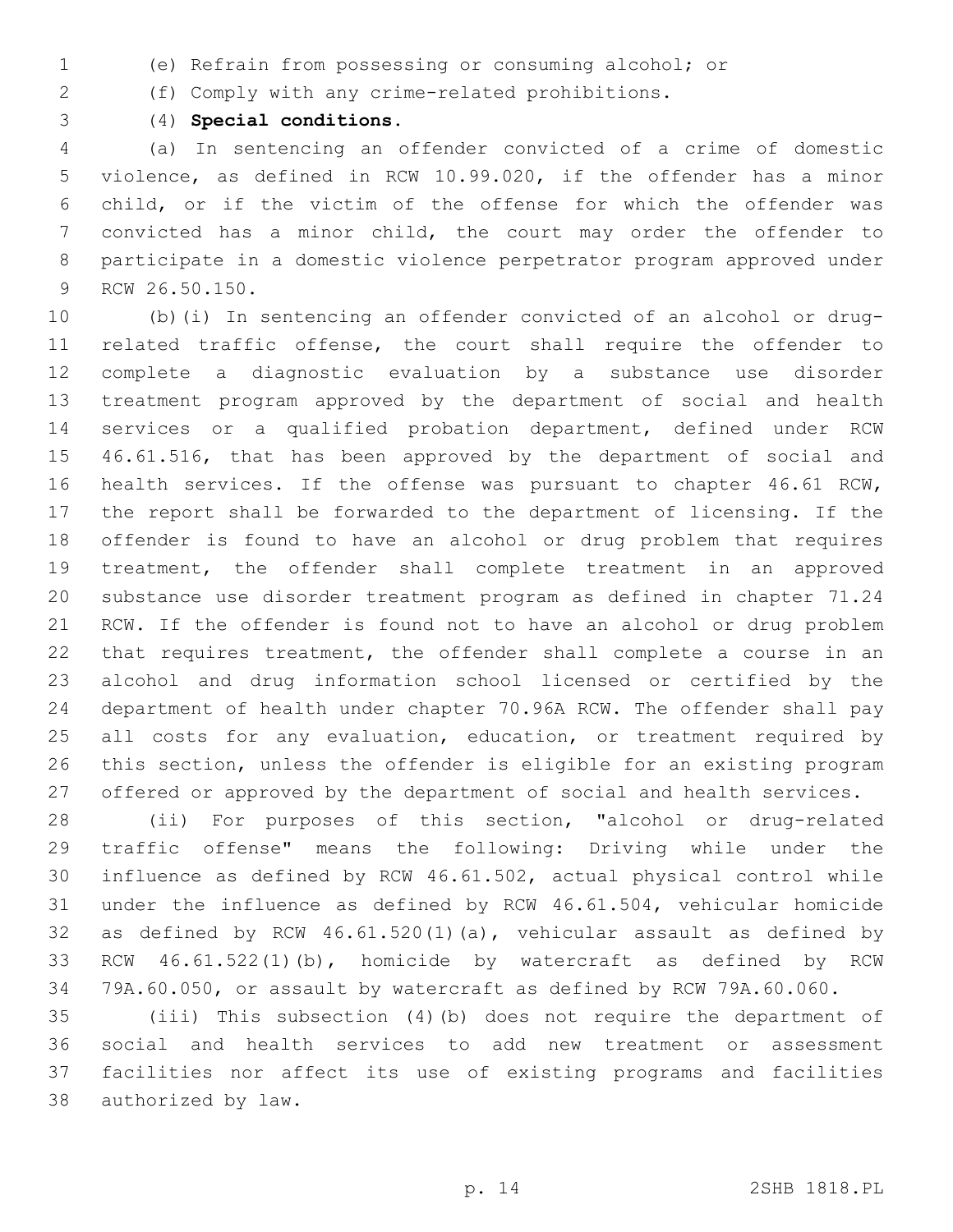1 **Sec. 8.** RCW 9.94A.703 and 2021 c 215 s 104 are each amended to 2 read as follows:

3 When a court sentences a person to a term of community custody, 4 the court shall impose conditions of community custody as provided in 5 this section.

6 (1) **Mandatory conditions.** As part of any term of community 7 custody, the court shall:

8 (a) Require the offender to inform the department of court-9 ordered treatment upon request by the department;

10 (b) Require the offender to comply with any conditions imposed by 11 the department under RCW 9.94A.704;

 (c) If the offender was sentenced under RCW 9.94A.507 for an offense listed in RCW 9.94A.507(1)(a), and the victim of the offense 14 was under ((eighteen)) 18 years of age at the time of the offense, prohibit the offender from residing in a community protection zone;

 (d) If the offender was sentenced under RCW 9A.36.120, prohibit the offender from serving in any paid or volunteer capacity where he or she has control or supervision of minors under the age of 19 ((thirteen)) 13.

20 (2) **Waivable conditions.** Unless waived by the court, as part of 21 any term of community custody, the court shall order an offender to:

22 (a) Report to and be available for contact with the assigned 23 community corrections officer as directed;

24 (b) Work at department-approved education, employment, or 25 community restitution, or any combination thereof;

26 (c) Refrain from possessing or consuming controlled substances 27 except pursuant to lawfully issued prescriptions; and

28 (d) ((Pay supervision fees as determined by the department; and

29  $(e)$ )) Obtain prior approval of the department for the offender's 30 residence location and living arrangements.

31 (3) **Discretionary conditions.** As part of any term of community 32 custody, the court may order an offender to:

33 (a) Remain within, or outside of, a specified geographical 34 boundary;

35 (b) Refrain from direct or indirect contact with the victim of 36 the crime or a specified class of individuals;

37 (c) Participate in crime-related treatment or counseling 38 services;

39 (d) Participate in rehabilitative programs or otherwise perform 40 affirmative conduct reasonably related to the circumstances of the

p. 15 2SHB 1818.PL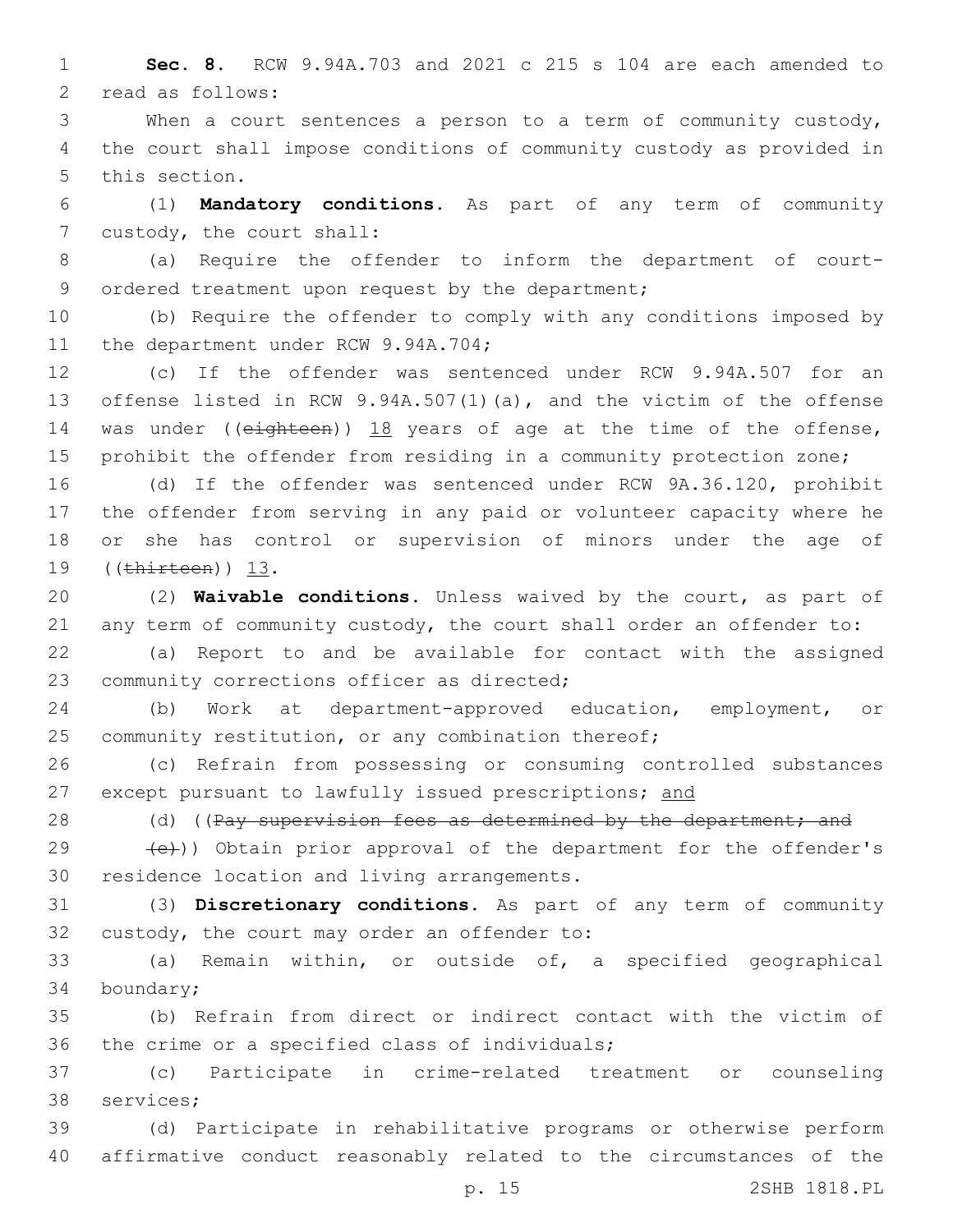offense, the offender's risk of reoffending, or the safety of the 2 community;

(e) Refrain from possessing or consuming alcohol; or

- (f) Comply with any crime-related prohibitions.
- 

(4) **Special conditions.**

 (a) In sentencing an offender convicted of a crime of domestic violence, as defined in RCW 10.99.020, if the offender has a minor child, or if the victim of the offense for which the offender was convicted has a minor child, the court may order the offender to participate in a domestic violence perpetrator program approved under 11 RCW 43.20A.735.

 (b)(i) In sentencing an offender convicted of an alcohol or drug- related traffic offense, the court shall require the offender to complete a diagnostic evaluation by a substance use disorder treatment program approved by the department of social and health services or a qualified probation department, defined under RCW 46.61.516, that has been approved by the department of social and health services. If the offense was pursuant to chapter 46.61 RCW, the report shall be forwarded to the department of licensing. If the offender is found to have an alcohol or drug problem that requires treatment, the offender shall complete treatment in an approved substance use disorder treatment program as defined in chapter 71.24 RCW. If the offender is found not to have an alcohol or drug problem that requires treatment, the offender shall complete a course in an alcohol and drug information school licensed or certified by the department of health under chapter 70.96A RCW. The offender shall pay 27 all costs for any evaluation, education, or treatment required by this section, unless the offender is eligible for an existing program offered or approved by the department of social and health services.

 (ii) For purposes of this section, "alcohol or drug-related traffic offense" means the following: Driving while under the influence as defined by RCW 46.61.502, actual physical control while under the influence as defined by RCW 46.61.504, vehicular homicide as defined by RCW 46.61.520(1)(a), vehicular assault as defined by RCW 46.61.522(1)(b), homicide by watercraft as defined by RCW 79A.60.050, or assault by watercraft as defined by RCW 79A.60.060.

 (iii) This subsection (4)(b) does not require the department of social and health services to add new treatment or assessment facilities nor affect its use of existing programs and facilities 40 authorized by law.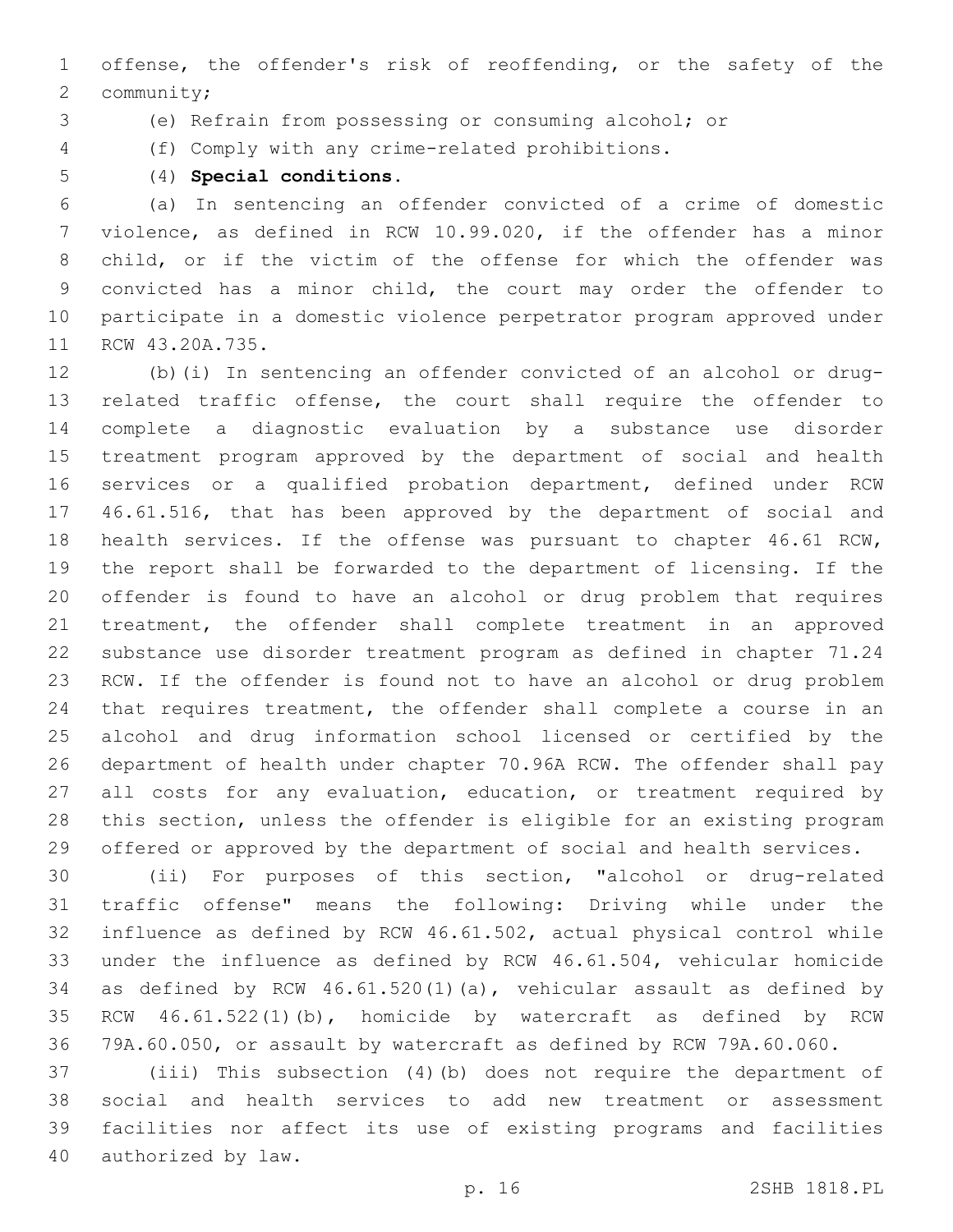**Sec. 9.** RCW 9.94A.704 and 2019 c 263 s 601 are each amended to 2 read as follows:

 (1) Every person who is sentenced to a period of community custody shall report to and be placed under the supervision of the 5 department, subject to RCW 9.94A.501.

 (2)(a) The department shall assess the offender's risk of reoffense and may establish and modify additional conditions of community custody based upon the risk to community safety.

 (b) Within the funds available for community custody, the department shall determine conditions on the basis of risk to community safety, and shall supervise offenders during community custody on the basis of risk to community safety and conditions imposed by the court. The secretary shall adopt rules to implement 14 the provisions of this subsection (2)(b).

 (3) If the offender is supervised by the department, the department shall at a minimum instruct the offender to:

(a) Report as directed to a community corrections officer;

(b) Remain within prescribed geographical boundaries;

 (c) Notify the community corrections officer of any change in the 20 offender's address or employment; and

21 (d) ((Pay the supervision fee assessment; and

22  $(e)$ )) Disclose the fact of supervision to any mental health, chemical dependency, or domestic violence treatment provider, as 24 required by RCW 9.94A.722.

 (4) The department may require the offender to participate in rehabilitative programs, or otherwise perform affirmative conduct, 27 and to obey all laws.

 (5) If the offender was sentenced pursuant to a conviction for a sex offense or domestic violence, the department may:

 (a) Require the offender to refrain from direct or indirect contact with the victim of the crime or immediate family member of the victim of the crime. If a victim or an immediate family member of a victim has requested that the offender not contact him or her after notice as provided in RCW 72.09.340, the department shall require the offender to refrain from contact with the requestor. Where the victim is a minor, the parent or guardian of the victim may make a request on the victim's behalf. This subsection is not intended to reduce the preexisting authority of the department to impose no-contact conditions regardless of the offender's crime and regardless of who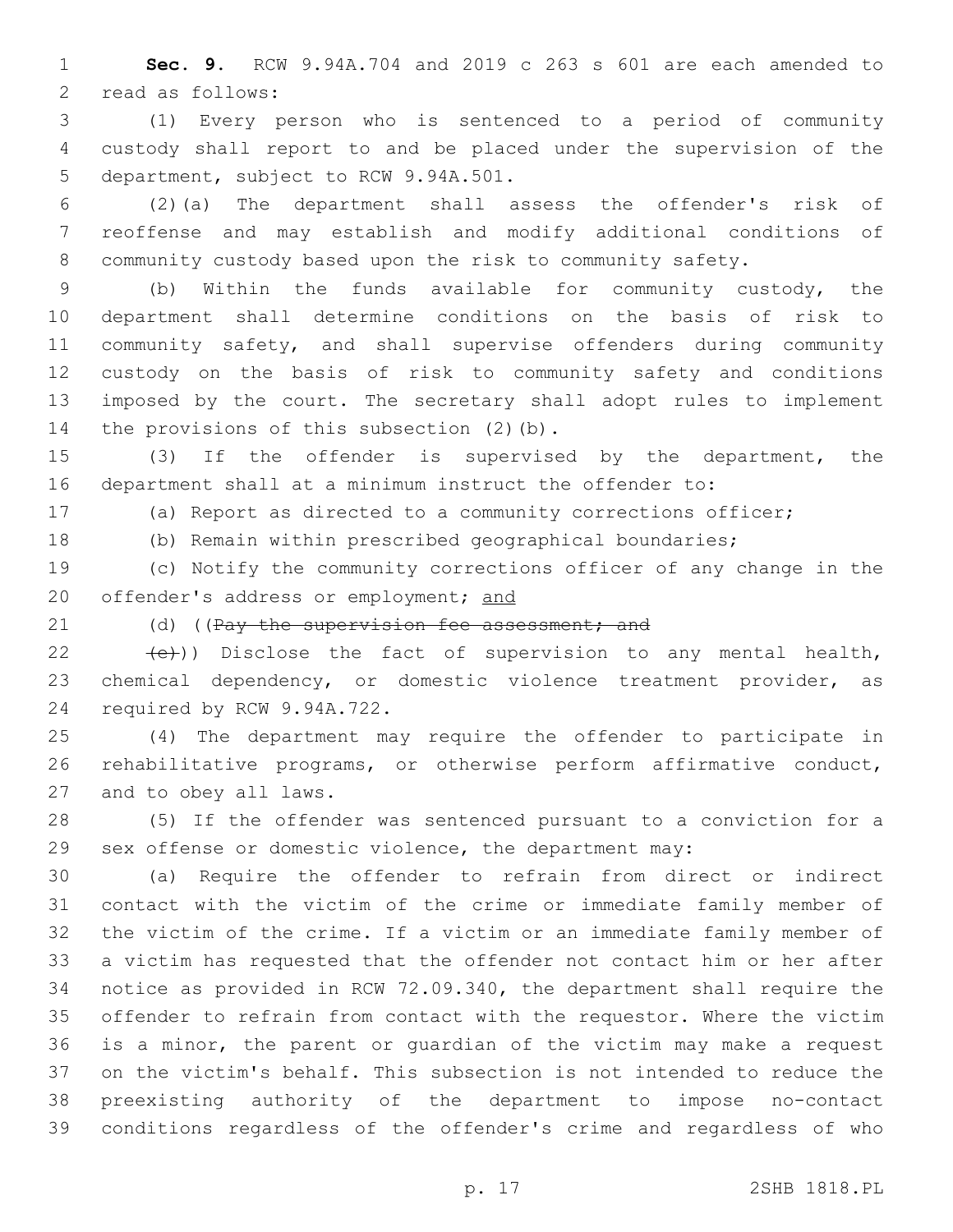is protected by the no-contact condition, where such condition is 2 based on risk to community safety.

 (b) Impose electronic monitoring. Within the resources made available by the department for this purpose, the department shall carry out any electronic monitoring using the most appropriate technology given the individual circumstances of the offender. As used in this section, "electronic monitoring" has the same meaning as 8 in RCW 9.94A.030.

 (6) The department may not impose conditions that are contrary to those ordered by the court and may not contravene or decrease court-11 imposed conditions.

 (7)(a) The department shall notify the offender in writing of any 13 additional conditions or modifications.

 (b) By the close of the next business day after receiving notice 15 of a condition imposed or modified by the department, an offender may request an administrative review under rules adopted by the department. The condition shall remain in effect unless the reviewing officer finds that it is not reasonably related to the crime of conviction, the offender's risk of reoffending, or the safety of the 20 community.

 (8) The department shall notify the offender in writing upon community custody intake of the department's violation process.

 (9) The department may require offenders to pay for special services rendered including electronic monitoring, day reporting, and telephone reporting, dependent on the offender's ability to pay. The department may pay for these services for offenders who are not able 27 to pay.

 (10)(a) When an offender on community custody is under the authority of the board, the department shall assess the offender's risk of recidivism and shall recommend to the board any additional or modified conditions based upon the offender's risk to community safety and may recommend affirmative conduct or electronic monitoring consistent with subsections (4) through (6) of this section.

 (b) The board may impose conditions in addition to court-ordered conditions. The board must consider and may impose department- recommended conditions. The board must impose a condition requiring the offender to refrain from contact with the victim or immediate family member of the victim as provided in subsection (5)(a) of this 39 section.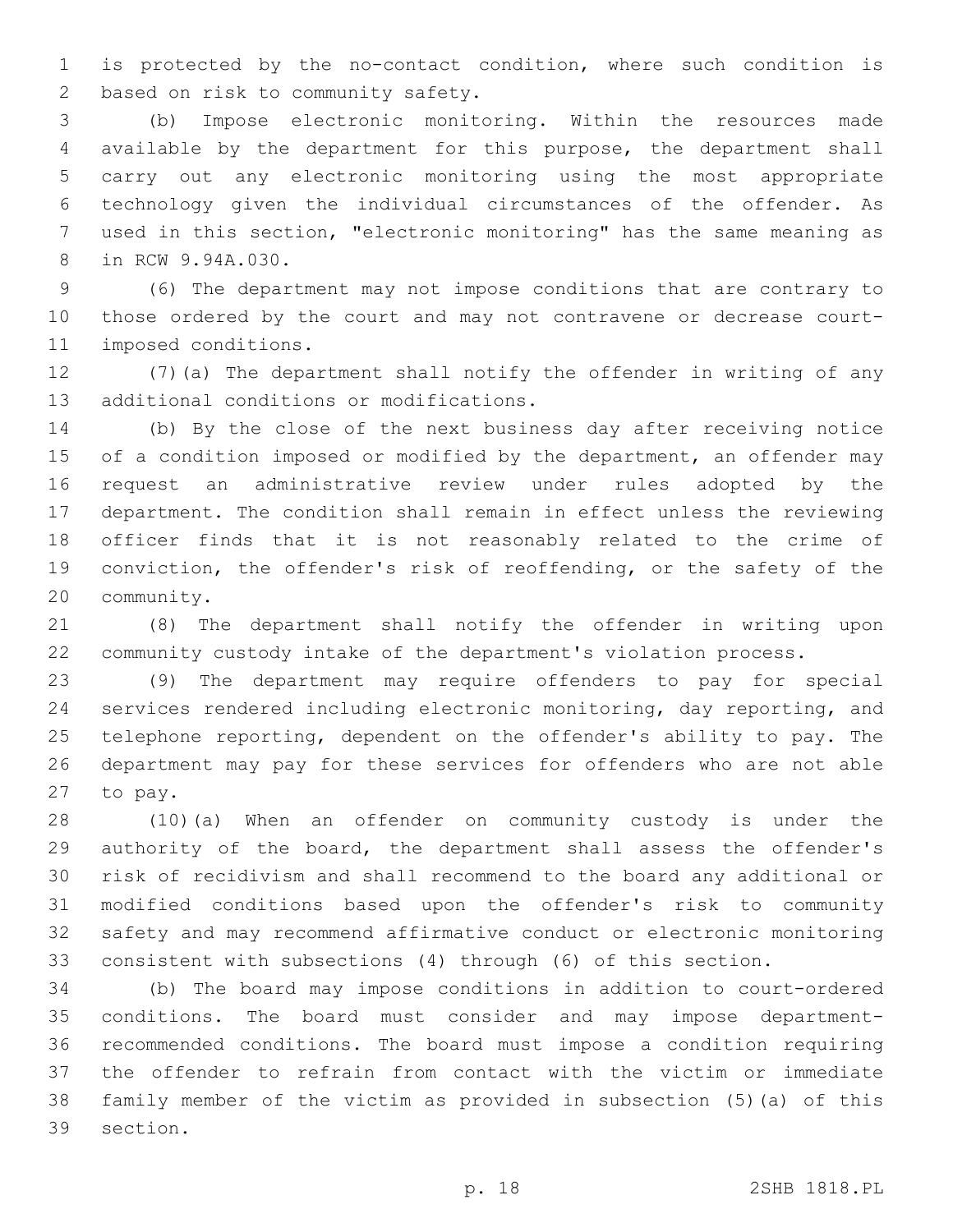(c) By the close of the next business day, after receiving notice of a condition imposed by the board or the department, an offender may request an administrative hearing under rules adopted by the board. The condition shall remain in effect unless the hearing examiner finds that it is not reasonably related to any of the following:6

- 7 (i) The crime of conviction;
- 8 (ii) The offender's risk of reoffending;
- 9 (iii) The safety of the community;
- 

(iv) The offender's risk of domestic violence reoffense.

 (d) If the department finds that an emergency exists requiring the immediate imposition of additional conditions in order to prevent the offender from committing a crime, the department may impose such conditions. The department may not impose conditions that are contrary to those set by the board or the court and may not contravene or decrease court-imposed or board-imposed conditions. Conditions imposed under this subsection shall take effect immediately after notice to the offender by personal service, but shall not remain in effect longer than seven working days unless 20 approved by the board.

 (11) In setting, modifying, and enforcing conditions of community custody, the department shall be deemed to be performing a 23 quasi-judicial function.

 **Sec. 10.** RCW 9.94B.050 and 2020 c 276 s 2 are each amended to 25 read as follows:

 When a court sentences an offender to a term of total confinement in the custody of the department for any of the offenses specified in this section, the court shall also sentence the offender to a term of community placement as provided in this section. Except as provided in RCW 9.94A.501, the department shall supervise any sentence of 31 community placement imposed under this section.

 (1) The court shall order a one-year term of community placement 33 for the following:

 (a) A sex offense or a serious violent offense committed after 35 July 1, 1988, but before July 1, 1990; or

 (b) An offense committed on or after July 1, 1988, but before 37 July 25, 1999, that is:

- 38 (i) Assault in the second degree;
- 39 (ii) Assault of a child in the second degree;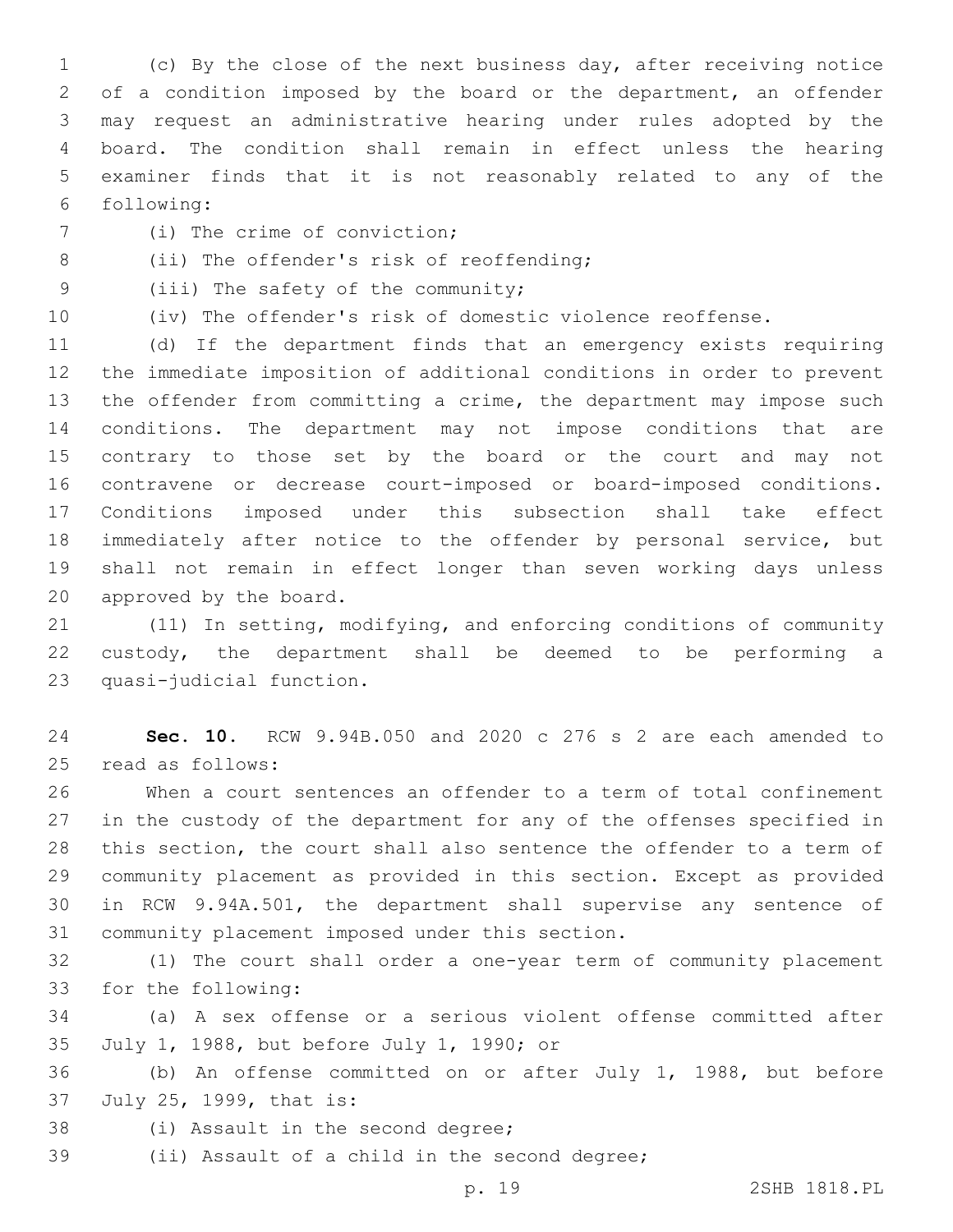(iii) A crime against persons where it is determined in accordance with RCW 9.94A.825 that the offender or an accomplice was armed with a deadly weapon at the time of commission; or

 (iv) A felony offense under chapter 69.50 or 69.52 RCW not 5 sentenced under RCW 9.94A.660.

 (2) The court shall sentence the offender to a term of community placement of two years or up to the period of earned release awarded pursuant to RCW 9.94A.728, whichever is longer, for:

 (a) An offense categorized as a sex offense committed on or after 10 July 1, 1990, but before June 6, 1996, including those sex offenses 11 also included in other offense categories;

 (b) A serious violent offense other than a sex offense committed on or after July 1, 1990, but before July 1, 2000; or

 (c) A vehicular homicide or vehicular assault committed on or 15 after July 1, 1990, but before July 1, 2000.

 (3) The community placement ordered under this section shall begin either upon completion of the term of confinement or at such time as the offender is transferred to community custody in lieu of earned release. When the court sentences an offender to the statutory maximum sentence then the community placement portion of the sentence shall consist entirely of the community custody to which the offender may become eligible. Any period of community custody actually served shall be credited against the community placement portion of the sentence. The community placement shall run concurrently to any period of probation, parole, community supervision, community placement, or community custody previously imposed by any court in any jurisdiction, unless the court pronouncing the current sentence expressly orders that they be served consecutively to each other.

 (4) Unless a condition is waived by the court, the terms of any community placement imposed under this section shall include the 31 following conditions:

 (a) The offender shall report to and be available for contact with the assigned community corrections officer as directed;

 (b) The offender shall work at department-approved education, 35 employment, or community restitution, or any combination thereof;

 (c) The offender shall not possess or consume controlled 37 substances except pursuant to lawfully issued prescriptions; and

38 (d) ((The offender shall pay supervision fees as determined by 39 the department; and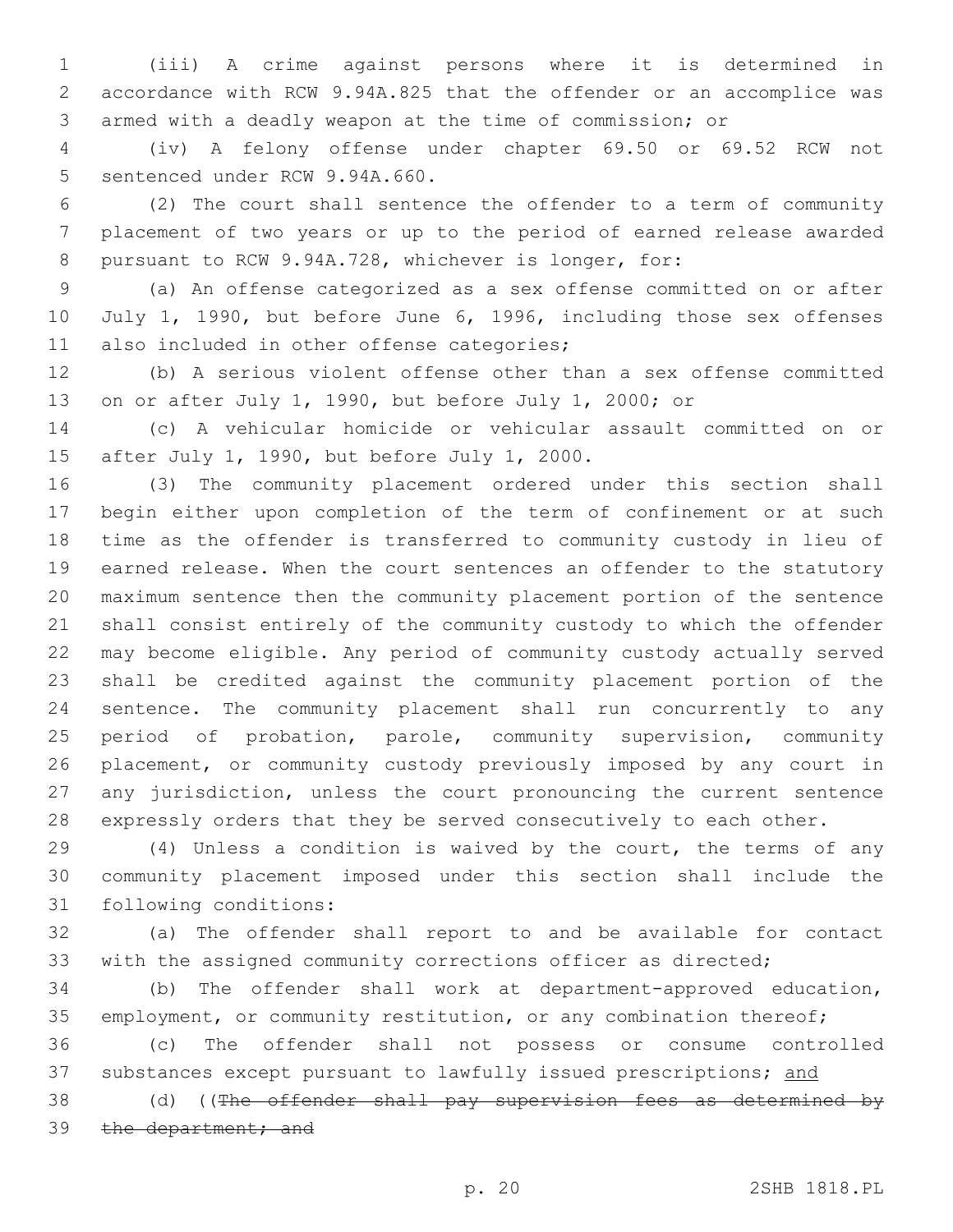1 (e)) The residence location and living arrangements shall be subject to the prior approval of the department during the period of 3 community placement.

 (5) As a part of any terms of community placement imposed under this section, the court may also order one or more of the following special conditions:6

 (a) The offender shall remain within, or outside of, a specified 8 geographical boundary;

 (b) The offender shall not have direct or indirect contact with the victim of the crime or a specified class of individuals;

 (c) The offender shall participate in crime-related treatment or 12 counseling services;

(d) The offender shall not consume alcohol; or

 (e) The offender shall comply with any crime-related 15 prohibitions.

 (6) An offender convicted of a felony sex offense against a minor victim after June 6, 1996, shall comply with any terms and conditions of community placement imposed by the department relating to contact between the sex offender and a minor victim or a child of similar age 20 or circumstance as a previous victim.

 (7) Prior to or during community placement, upon recommendation 22 of the department, the sentencing court may remove or modify any conditions of community placement so as not to be more restrictive.

 **Sec. 11.** RCW 9.95.204 and 2011 1st sp.s. c 40 s 6 are each 25 amended to read as follows:

 (1) When a superior court places a defendant convicted of a misdemeanor or gross misdemeanor on probation and orders supervision under RCW 9.92.060 or 9.95.210, the department of corrections has responsibility for supervision of defendants pursuant to RCW 30 9.94A.501 and 9.94A.5011.

 (2) A county legislative authority may assume responsibility for the supervision of defendants within its jurisdiction who have been convicted of a misdemeanor or gross misdemeanor and sentenced to probation by a superior court. If a county legislative authority chooses to assume responsibility for defendants supervised by the department, the assumption of responsibility shall be made by contract with the department of corrections on a biennial basis.

 (3) The state of Washington, the department of corrections and its employees, community corrections officers, and volunteers who

p. 21 2SHB 1818.PL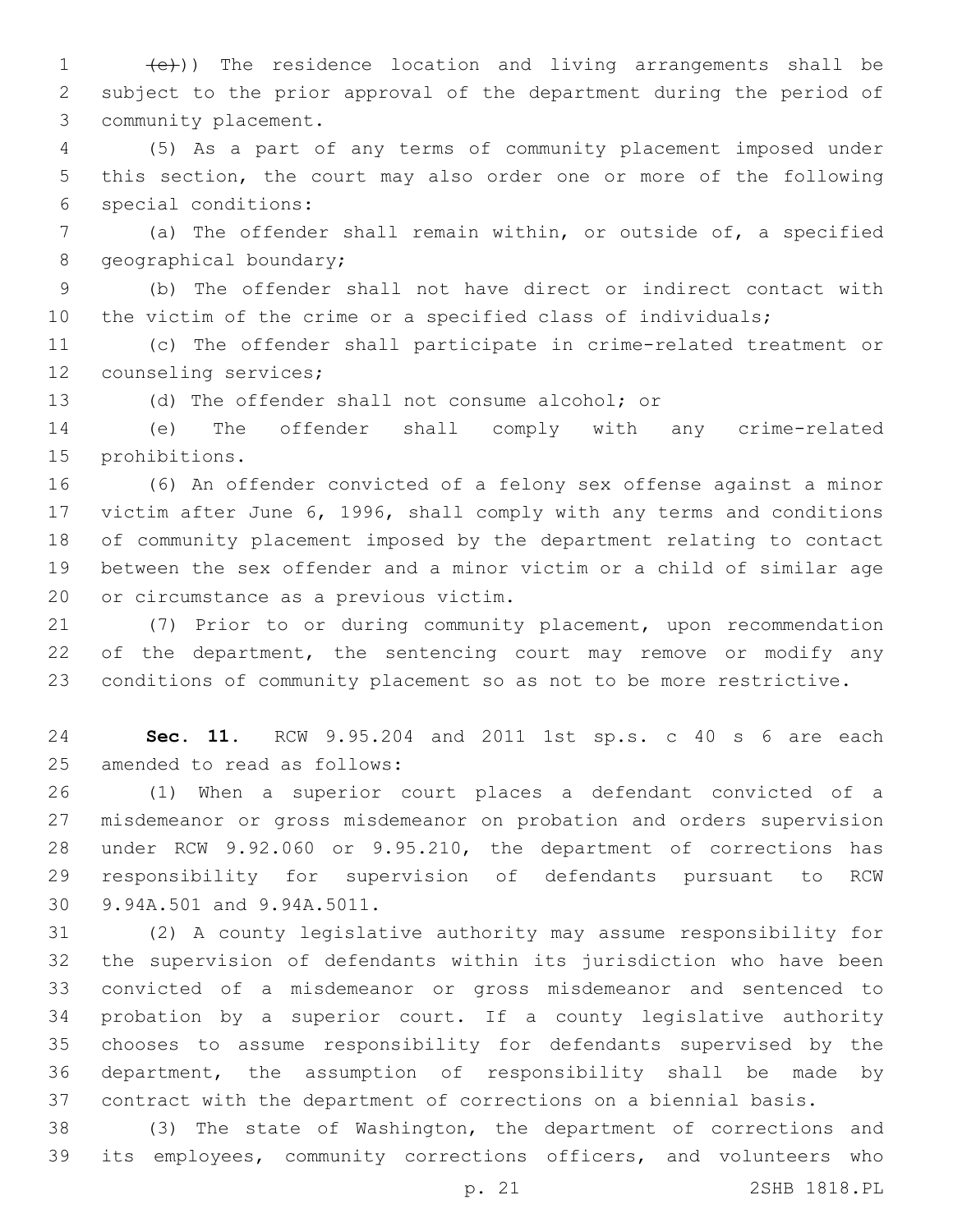assist community corrections officers are not liable for any harm caused by the actions of a superior court misdemeanant probationer who is under the supervision of a county. A county, its probation department and employees, probation officers, and volunteers who assist probation officers are not liable for any harm caused by the actions of a superior court misdemeanant probationer who is under the 7 supervision of the department of corrections.

 (4) The state of Washington, the department of corrections and its employees, community corrections officers, any county providing supervision services pursuant to this section and its employees, probation officers, and volunteers who assist community corrections officers and probation officers in the superior court misdemeanant probation program are not liable for civil damages resulting from any act or omission in the rendering of superior court misdemeanant probation activities unless the act or omission constitutes gross negligence. For purposes of this section, "volunteers" is defined 17 according to RCW 51.12.035.

 (5)(a) If a misdemeanant probationer requests permission to travel or transfer to another state, the assigned probation officer employed or contracted for by the county shall determine whether such request is subject to RCW 9.94A.745, the interstate compact for adult offender supervision. If such request is subject to the compact, the 23 probation officer shall:

 (i) Notify the department of corrections of the probationer's 25 request;

 (ii) Provide the department of corrections with the supporting documentation it requests for processing an application for transfer;

28 (iii) ((Notify the probationer of the fee due to the department 29 of corrections for processing an application under the compact;

30  $(iv)$ ) Cease supervision of the probationer while another state supervises the probationer pursuant to the compact;

32  $((+\nu)^2)$   $(i\nu)$  Resume supervision if the probationer returns to 33 this state before the term of probation expires.

 (b) The probationer shall receive credit for time served while 35 being supervised by another state.

 **Sec. 12.** RCW 36.18.016 and 2021 c 102 s 17 are each amended to 37 read as follows:

 (1) Revenue collected under this section is not subject to 39 division under RCW 36.18.025 or 27.24.070.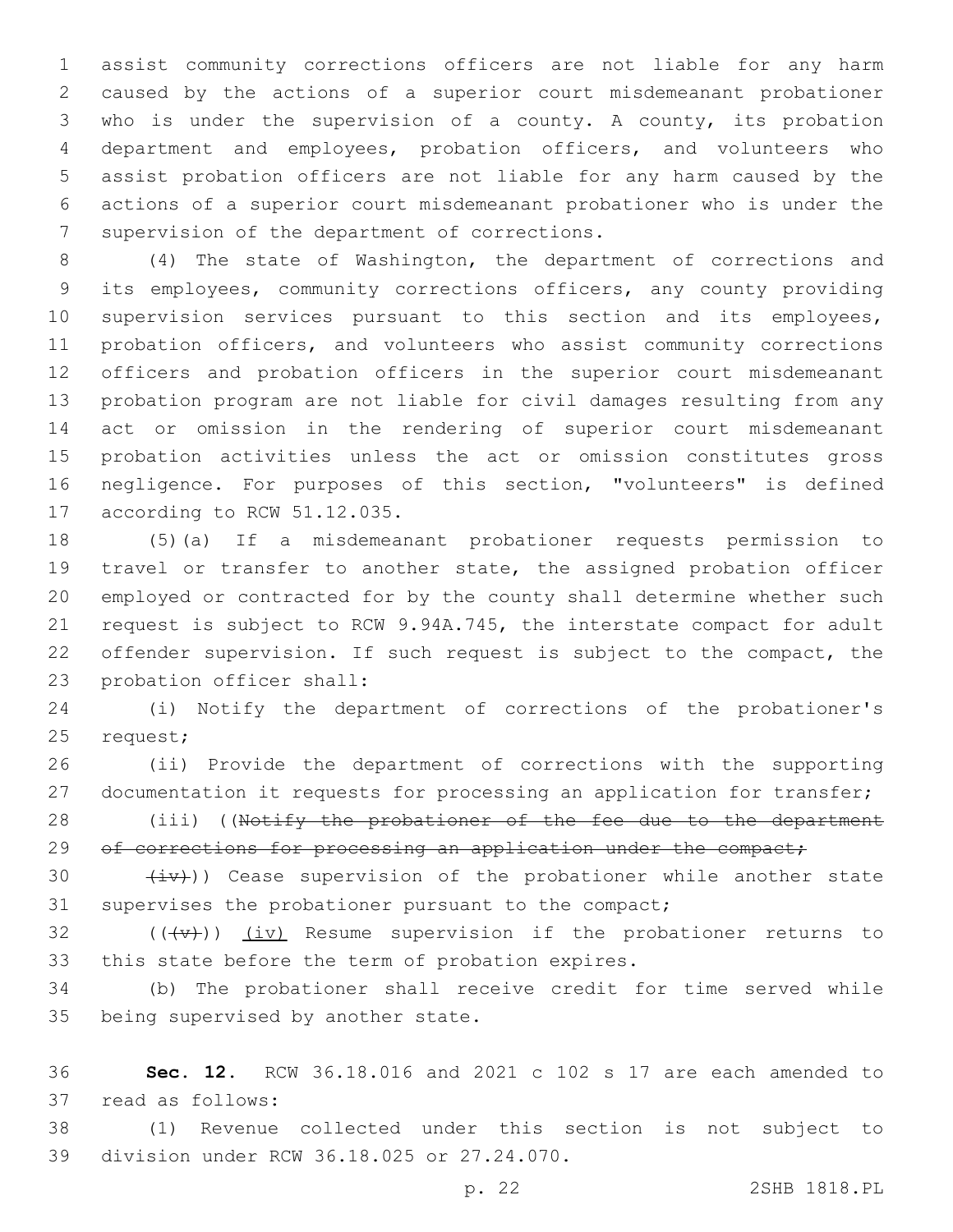1 (2)(a) For the filing of a petition for modification of a decree 2 of dissolution or paternity, within the same case as the original 3 action, and any party filing a counterclaim, cross-claim, or third-4 party claim in any such action, a fee of ((thirty-six dollars)) \$36 5 must be paid.

 (b) The party filing the first or initial petition for dissolution, legal separation, or declaration concerning the validity of marriage shall pay, at the time and in addition to the filing fee 9 required under RCW 36.18.020, a fee of ((fifty-four dollars)) \$54. 10 The clerk of the superior court shall transmit monthly ((forty-eight 11 dollars)) \$48 of the ((fifty-four dollar)) \$54 fee collected under this subsection to the state treasury for deposit in the domestic violence prevention account. The remaining six dollars shall be retained by the county for the purpose of supporting community-based domestic violence services within the county, except for five percent of the six dollars, which may be retained by the court for 17 administrative purposes. On or before December 15th of each year, the county shall report to the department of social and health services revenues associated with this section and community-based domestic violence services expenditures. The department of social and health services shall develop a reporting form to be utilized by counties 22 for uniform reporting purposes.

23 (3)(a) The party making a demand for a jury of six in a civil 24 action shall pay, at the time, a fee of ((one hundred twenty-five 25  $d$ ollars))  $$125;$  if the demand is for a jury of (( $t$ welve)) 12, a fee 26 of ((two hundred fifty dollars)) \$250. If, after the party demands a 27 jury of six and pays the required fee, any other party to the action 28 requests a jury of  $((\text{twelve}))$  12, an additional ((one hundred twenty-29  $five$  dollar))  $$125$  fee will be required of the party demanding the 30 increased number of jurors.

31 (b) Upon conviction in criminal cases a jury demand charge of 32 ((one hundred twenty-five dollars)) \$125 for a jury of six, or ((two 33 hundred fifty dollars)) \$250 for a jury of ((twelve)) 12 may be 34 imposed as costs under RCW 10.46.190.

 (4) For preparing a certified copy of an instrument on file or of record in the clerk's office, for the first page or portion of the first page, a fee of five dollars, and for each additional page or portion of a page, a fee of one dollar must be charged. For authenticating or exemplifying an instrument, a fee of two dollars for each additional seal affixed must be charged. For preparing a

p. 23 2SHB 1818.PL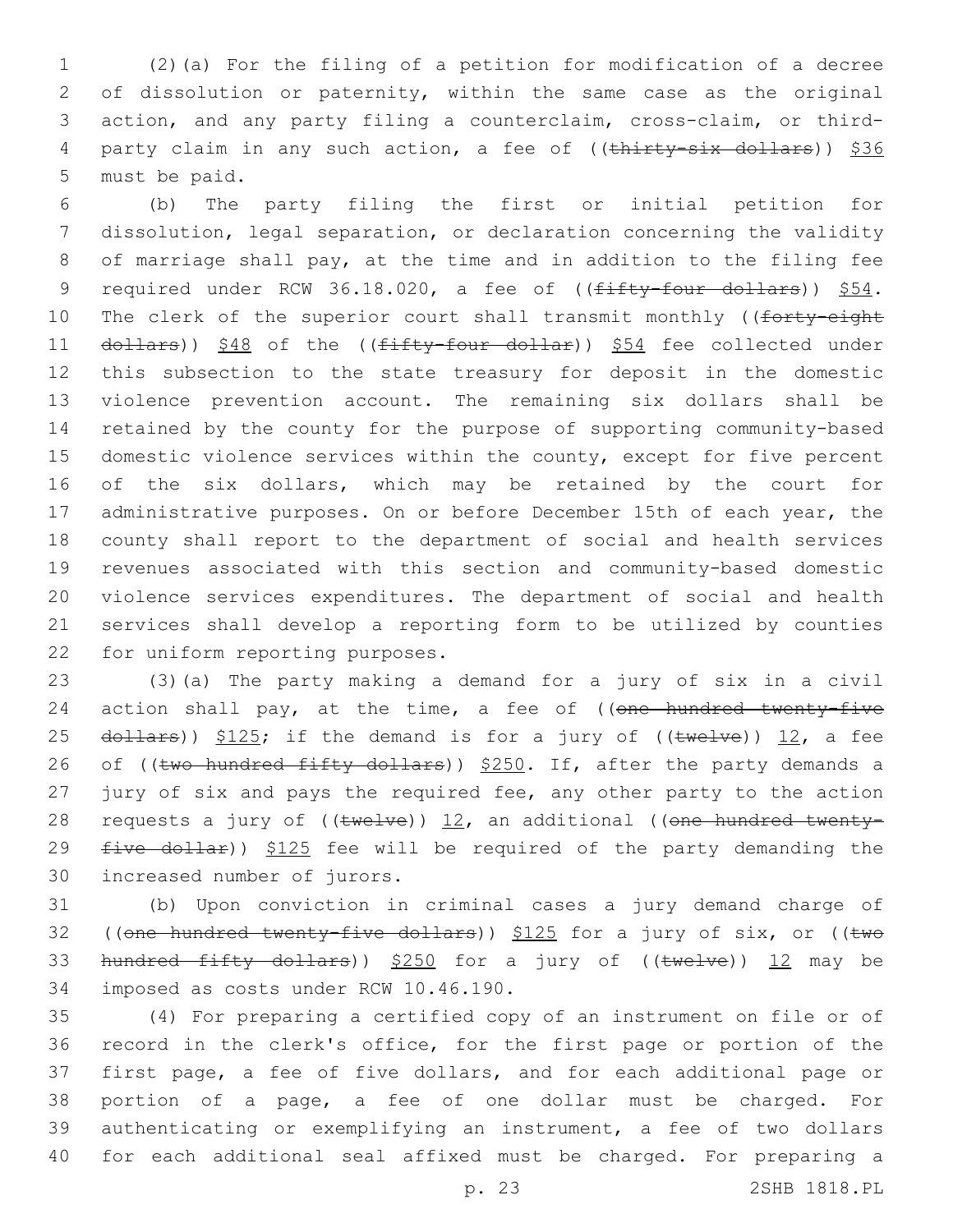copy of an instrument on file or of record in the clerk's office 2 without a seal, a fee of  $((f\text{iff}y))$  50 cents per page must be charged. When copying a document without a seal or file that is in an 4 electronic format, a fee of ((twenty-five)) 25 cents per page must be charged. For copies made on a compact disc, an additional fee of ((twenty dollars)) \$20 for each compact disc must be charged.

7 (5) For executing a certificate, with or without a seal, a fee of 8 two dollars must be charged.

9 (6) For a garnishee defendant named in an affidavit for 10 garnishment and for a writ of attachment, a fee of ((twenty dollars)) 11 \$20 must be charged.

12 (7) For filing a supplemental proceeding, a fee of ((twenty 13  $\left(\frac{d^2}{2} + \frac{d^2}{2} + \frac{d^2}{2}\right)$  and the charged.

14 (8) For approving a bond, including justification on the bond, in 15 other than civil actions and probate proceedings, a fee of two 16 dollars must be charged.

17 (9) For the issuance of a certificate of qualification and a 18 certified copy of letters of administration, letters testamentary, or 19 letters of guardianship, there must be a fee of five dollars.

20 (10) For the preparation of a passport application, the clerk may 21 collect an execution fee as authorized by the federal government.

22 (11) For clerk's services such as performing historical searches, 23 compiling statistical reports, and conducting exceptional record 24 searches, the clerk may collect a fee not to exceed ((thirty 25 dollars)) \$30 per hour.

26 (12) For processing ex parte orders, the clerk may collect a fee 27 of  $((\text{thirty dollars}))$  \$30.

28 (13) For duplicated recordings of court's proceedings there must 29 be a fee of  $((\text{ten}-\text{dollars}))$  \$10 for each audiotape and  $((\text{twenty-five}-\text{fivex}))$ 30 dollars)) \$25 for each video or other electronic storage medium.

31 (14) For registration of land titles, Torrens Act, under RCW 32  $65.12.780$ , a fee of ((twenty dollars)) \$20 must be charged.

33 (15) For the issuance of extension of judgment under RCW 6.17.020 34 and chapter 9.94A RCW, a fee of ((two hundred dollars)) \$200 must be 35 charged. When the extension of judgment is at the request of the 36 clerk, the (( $t$ wo hundred dollar))  $$200$  charge may be imposed as court 37 costs under RCW 10.46.190.

38 (16) A facilitator surcharge of up to ((twenty dollars)) \$20 must 39 be charged as authorized under RCW 26.12.240.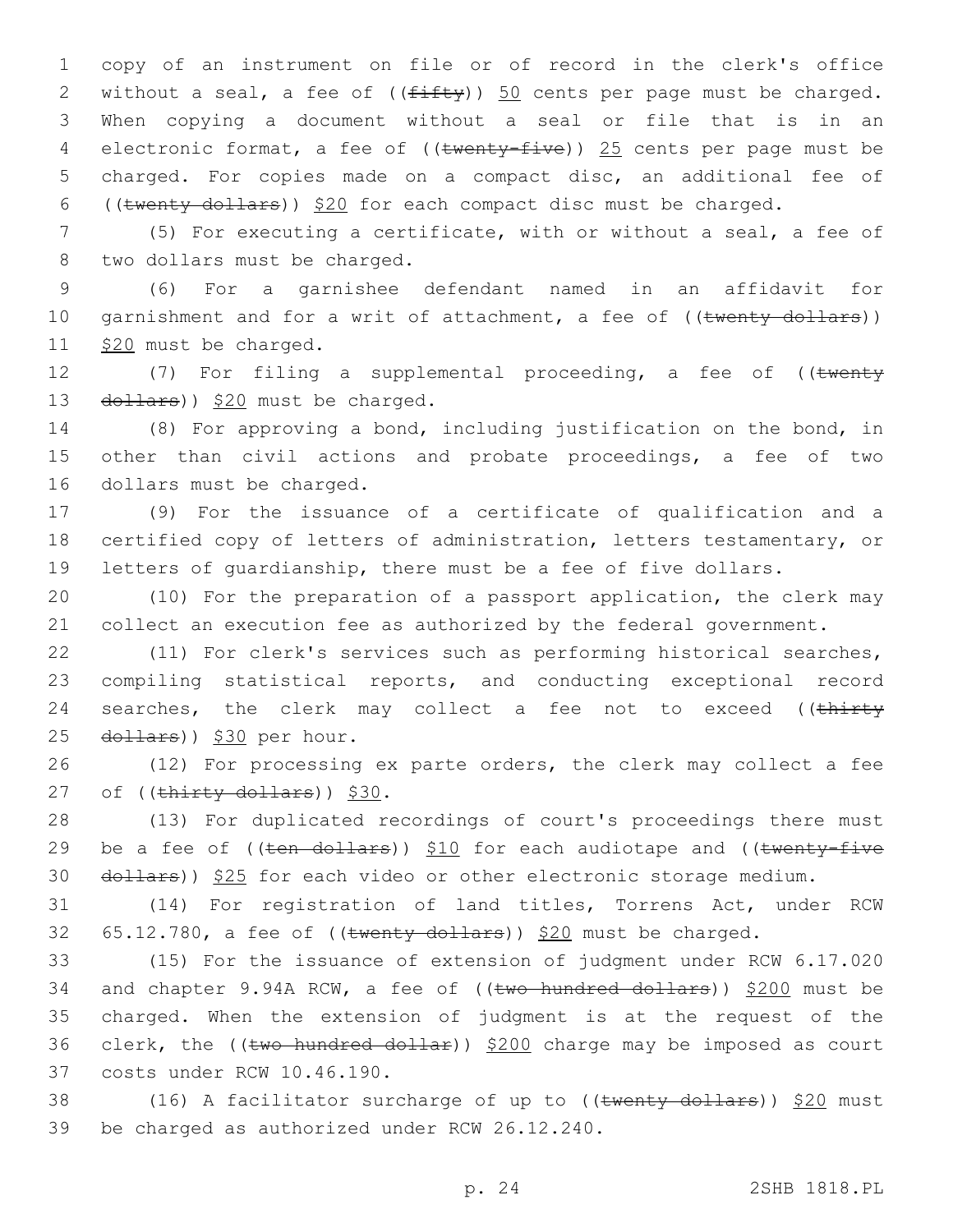(17) For filing an adjudication claim under RCW 90.03.180, a fee 2 of (( $\text{twenty-five dollars}$ ))  $$25$  must be charged.

 (18) For filing a claim of frivolous lien under RCW 60.04.081 or 60.90.130 or filing an action to release a lien under RCW 60.90.090 5 and 60.90.140, a fee of ((thirty-five dollars)) \$35 must be charged.

6 (19) For preparation of a change of venue, a fee of  $($  (twenty 7 dollars)) \$20 must be charged by the originating court in addition to the per page charges in subsection (4) of this section.

 (20) A service fee of five dollars for the first page and one dollar for each additional page must be charged for receiving faxed documents, pursuant to Washington state rules of court, general rule 12 17.

 (21) For preparation of clerk's papers under RAP 9.7, a fee of 14  $((f\text{ifty}))$  50 cents per page must be charged.

 (22) For copies and reports produced at the local level as permitted by RCW 2.68.020 and supreme court policy, a variable fee 17 must be charged.

 (23) Investment service charge and earnings under RCW 36.48.090 19 must be charged.

 (24) Costs for nonstatutory services rendered by clerk by authority of local ordinance or policy must be charged.

 (25) For filing a request for civil arbitration, a filing fee may be assessed against the party filing a statement of arbitrability not 24 to exceed (( $t$ wo hundred fifty dollars))  $$250$  as established by 25 authority of local ordinance. ((Two hundred twenty dollars)) \$220 of this charge shall be used to offset the cost of the civil arbitration 27 program. ((Thirty dollars)) \$30 of each fee collected under this subsection must be used for indigent defense services.

 (26) For filing a request for trial de novo of a civil 30 arbitration award, a fee not to exceed ((four hundred dollars)) \$400 as established by authority of local ordinance must be charged.

 (27) A public agency may not charge a fee to a law enforcement agency, for preparation, copying, or mailing of certified copies of the judgment and sentence, information, affidavit of probable cause, and/or the notice of requirement to register, of a sex offender convicted in a Washington court, when such records are necessary for risk assessment, preparation of a case for failure to register, or maintenance of a sex offender's registration file.

 (28) For the filing of a will or codicil under the provisions of 40 chapter 11.12 RCW, a fee of ((twenty dollars)) \$20 must be charged.

p. 25 2SHB 1818.PL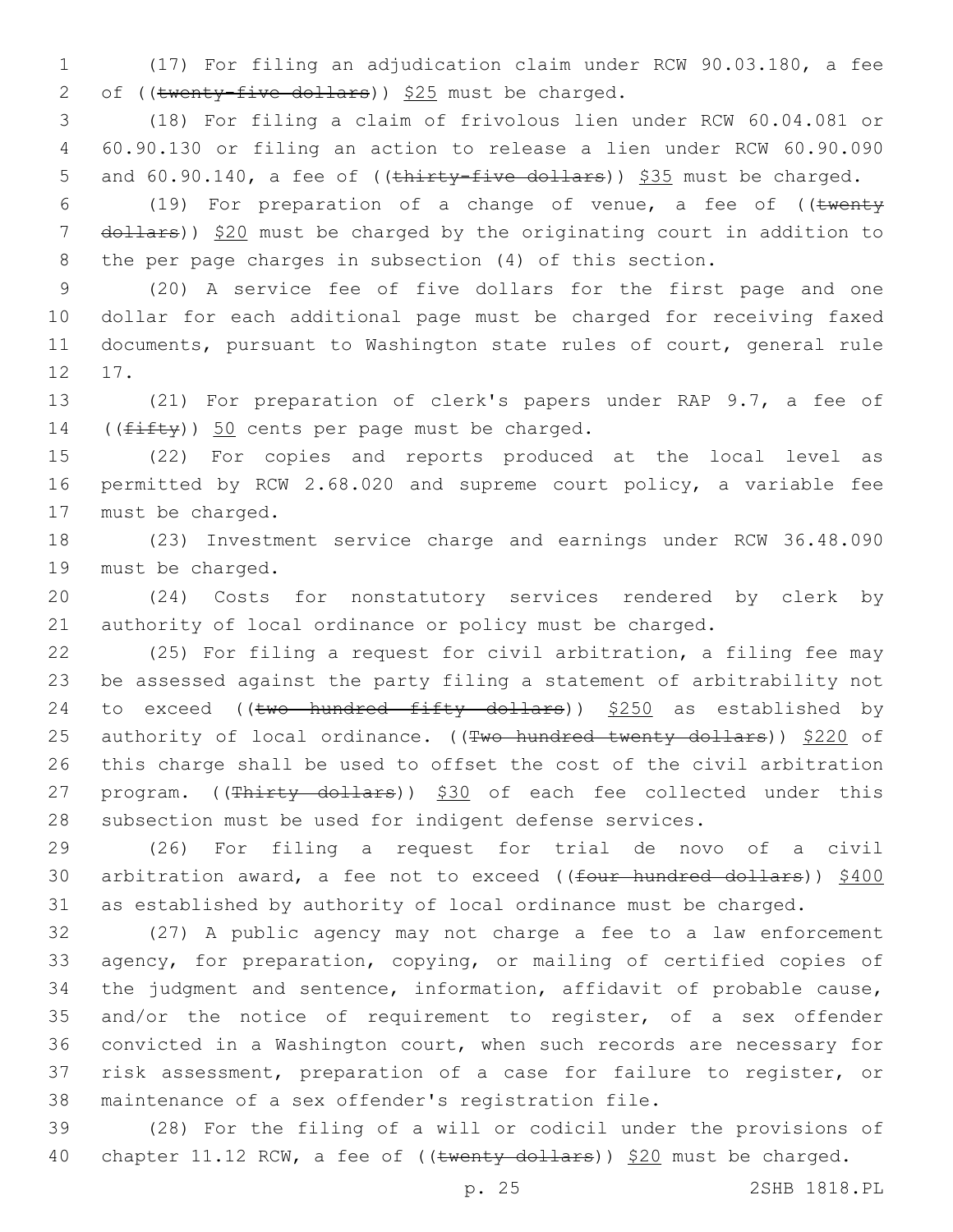(29) ((For the collection of an adult offender's unpaid legal financial obligations, the clerk may impose an annual fee of up to one hundred dollars, pursuant to RCW 9.94A.780.

 $(30)$ ) A surcharge of up to ((twenty dollars)) \$20 may be charged in dissolution and legal separation actions as authorized by RCW 26.12.260.6

 The revenue to counties from the fees established in this section shall be deemed to be complete reimbursement from the state for the state's share of benefits paid to the superior court judges of the state prior to July 24, 2005, and no claim shall lie against the 11 state for such benefits.

 NEW SECTION. **Sec. 13.** The following acts or parts of acts are each repealed:

 (1) RCW 9.94A.780 (Offender supervision intake fees) and 2011 1st sp.s. c 40 s 10, 2008 c 231 s 37, 2003 c 379 s 18, 1991 c 104 s 1, 1989 c 252 s 8, 1984 c 209 s 15, & 1982 c 207 s 2; and

 (2) RCW 72.04A.120 (Parolee supervision intake fees) and 2012 c 117 s 458, 2011 1st sp.s. c 40 s 12, 1991 c 104 s 2, 1989 c 252 s 20, 19 & 1982 c 207 s 1.

 NEW SECTION. **Sec. 14.** RCW 72.11.040 (Cost of supervision fund) and 2011 1st sp.s. c 40 s 13, 2005 c 518 s 943, 2003 1st sp.s. c 25 s 936, 2001 2nd sp.s. c 7 s 919, 2000 2nd sp.s. c 1 s 914, 1999 c 309 s 921, & 1989 c 252 s 26, as now existing or hereafter amended, are each repealed, effective June 30, 2022.

 NEW SECTION. **Sec. 15.** The state treasurer shall transfer all residual funds in the cost of supervision fund to the general fund on June 30, 2022.

 NEW SECTION. **Sec. 16.** Section 7 of this act expires July 1, 2022.

 NEW SECTION. **Sec. 17.** Section 8 of this act takes effect July 1, 2022.

 NEW SECTION. **Sec. 18.** If specific funding for the purposes of this act, referencing this act by bill or chapter number, is not

p. 26 2SHB 1818.PL